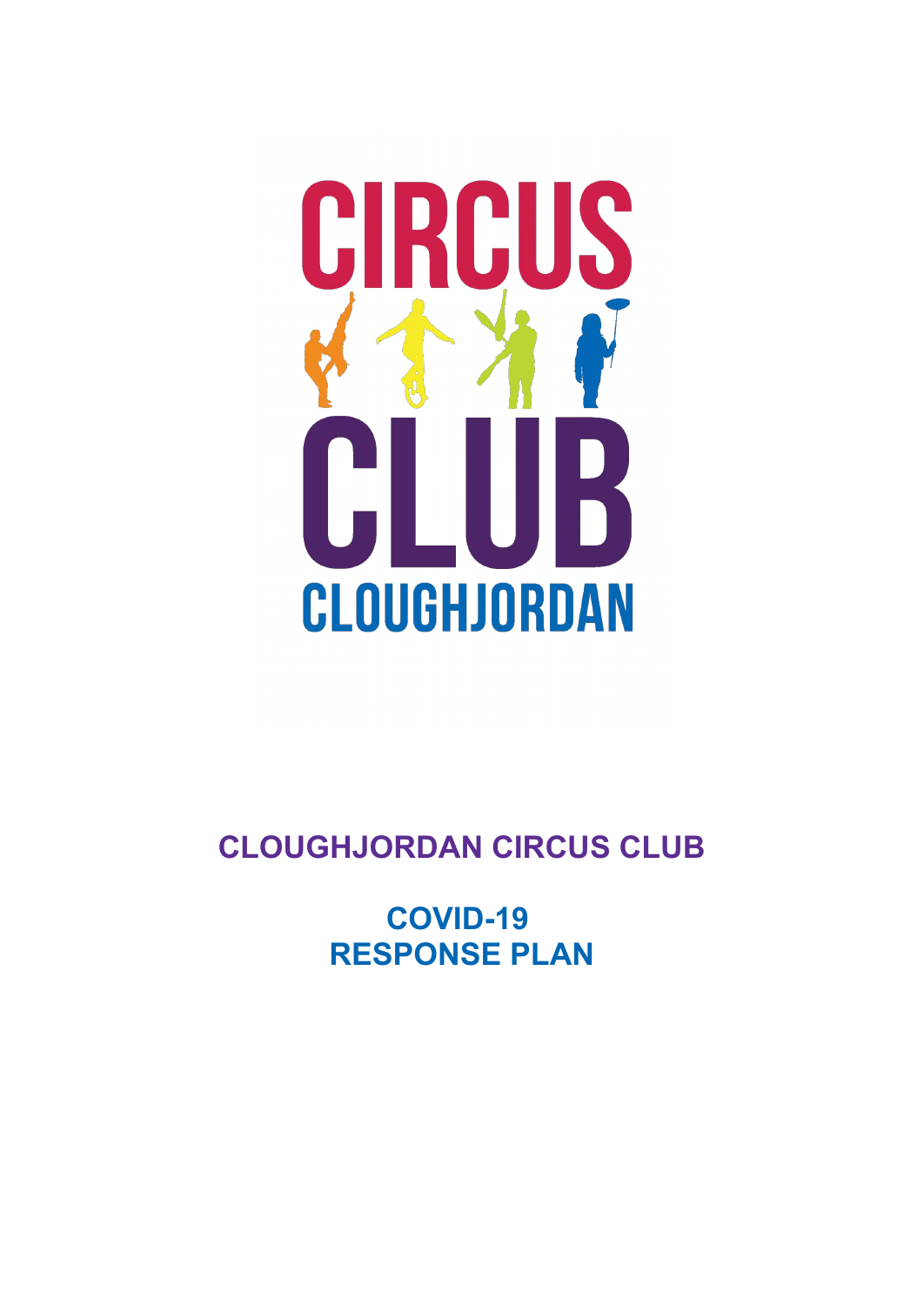### **CONTENTS**

| Supporting documents enclosed:   |
|----------------------------------|
| ■ Supporting documents enclosed: |

- COVID-19 Return to Work Safely Protocol Employer Checklist No. 1 Planning and Preparing
- $\bullet$  COVID-19 Self-Declaration Questionnaire
- COVID-19 Return to Work Safely Protocol Employer Checklist No.2 Control Measures
- COVID-19 Return to Work Safely Protocol Employer Checklist No. 3 Induction / Familiarisation
- COVID-19 Return to Work Protocol Employer Checklist No. 4 Dealing with a Suspected Case of Covid-19
- COVID-19 Return to Work Safely Protocol Employer Checklist No.5 Cleaning and Disinfection
- COVID-19 Return to Work Safely Protocol Checklist No. 6 Workers
- COVID-19 Return to Work Safely Protocol Checklist No. 7 Worker Representative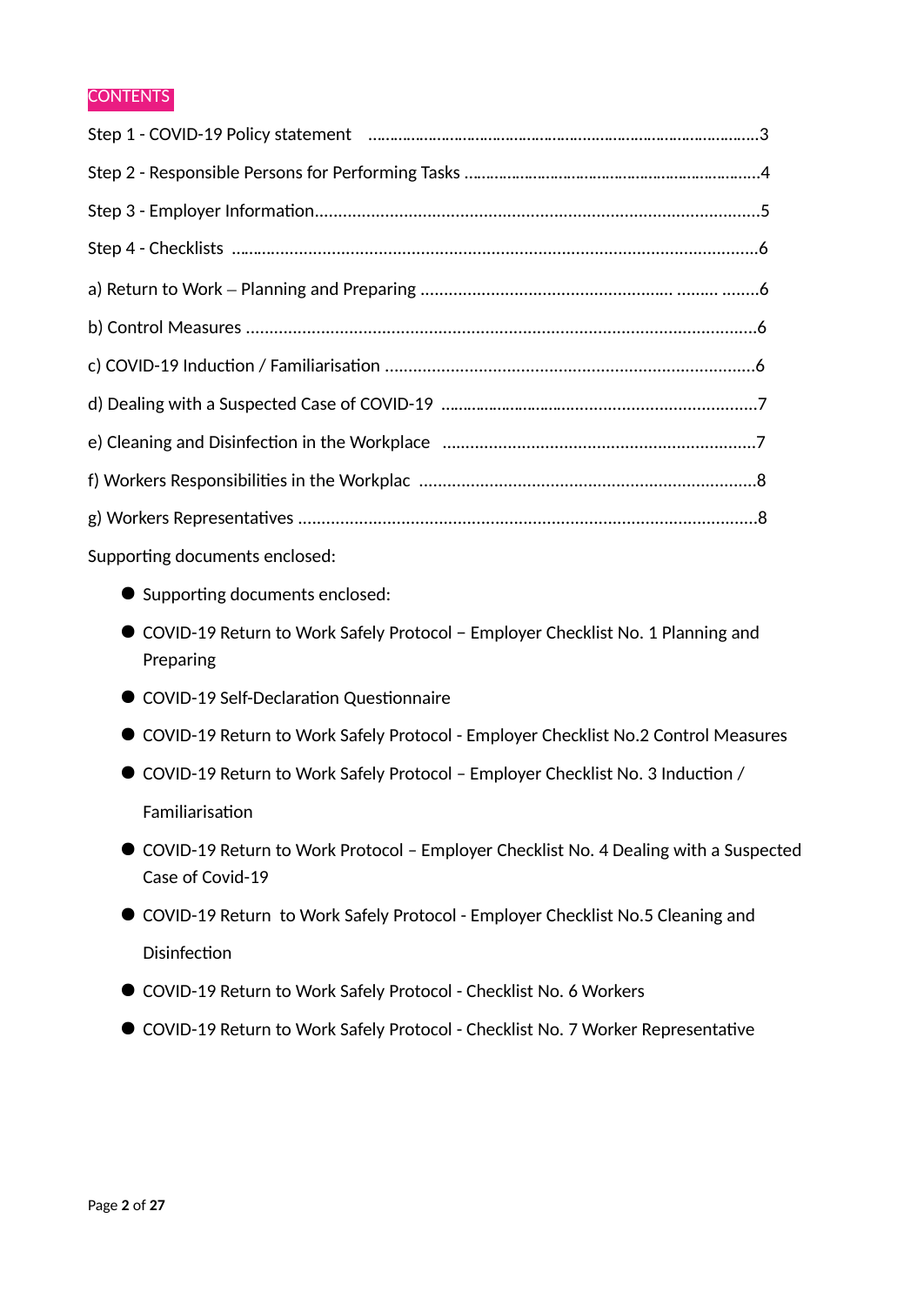### STEP 1 - COVID-19 POLICY STATEMENT

This COVID-19 policy outlines our commitment as an employer to implement the plan and help prevent the spread of the virus. The policy will be signed and dated by the managing director / owner and brought to the attention of our managers, supervisors, clients and workers.

### **COVID – 19 Safety Statement**

Cloughjordan Circus Club have developed a plan based on the specific National Protocol for Employers and Workers as developed by the HSA, HSE and other authentic sources and released by the Government through DBEI. The response plan should be read in conjunction with this safety statement.

It is the intention of the company to comply with the advice given therein, so that we can provide the best possible protection for our workforce during the continuing pandemic. We commit to providing strong, transparent communication and a shared collaborative approach between the company and the workforce. In addition, we undertake to coordinate and monitor the work in a manner that will prevent deviation from the desired procedure or trap any deviation at the earliest possible moment, so that matters can be reassessed and any necessary corrective action implemented.

We are in a challenging and changing situaton, which has not been confronted in recent tmes and few if any know exactly what to do, which means our plan must be adaptable and fluid and alter as new and better information becomes available.

We are a small community based organisation. Our Project Manager / Artistic Director works on a freelance project basis supported by a voluntary board. All facilitators are employed on a session basis. With support from the board the Project Manager / Artistic Director is responsible for the implementation of this plan and a combined effort will help contain the spread of the virus.

Therefore we will constantly monitor all relevant sources for updated information and guidance and incorporate these into our plan as appropriate.

- COVID 19 risk assessments have been added to our documentation. These have been produced in conjunction with all relevant stakeholders and communicated across the entire team.
- $\bullet$  All staff have undergone induction in relation to COVID 19 as required
- $\bullet$  The Project Manager / Artistic Director has been designated as the go-to person in relation to any issues that might arise as a result of COVID management; also to ensure that all legislaton and guidance are adhered to according to procedure.
- $\bullet$  The Project Manager / Artistic Director has been trained as lead worker as required by the Protocol to assist in achieving objectives and to bring any issues immediately to notice and consult with the board.
- $\bullet$  No operation may be carried out in a manner that has not been previously agreed and any unusual or

hazardous operaton may not be atempted without prior consultaton and agreement with management.

Changes and alterations with the work place and work process, including working arrangements have been brought about in order to afford the maximum safety, health and wellbeing of the staff of Cloughjordan Circus Club

All project workers will be consulted on an ongoing basis and feedback is encouraged on any concerns, issues or suggestions. This can be done through the Worker Representative(s) or directly with the board:

| Joanna Williams (COVID Compliance Officer / Employee Rep) Signed |        | Date |
|------------------------------------------------------------------|--------|------|
| Board Representative, Sarah Thornton, Chair                      | Signed | Date |

Page **3** of **27**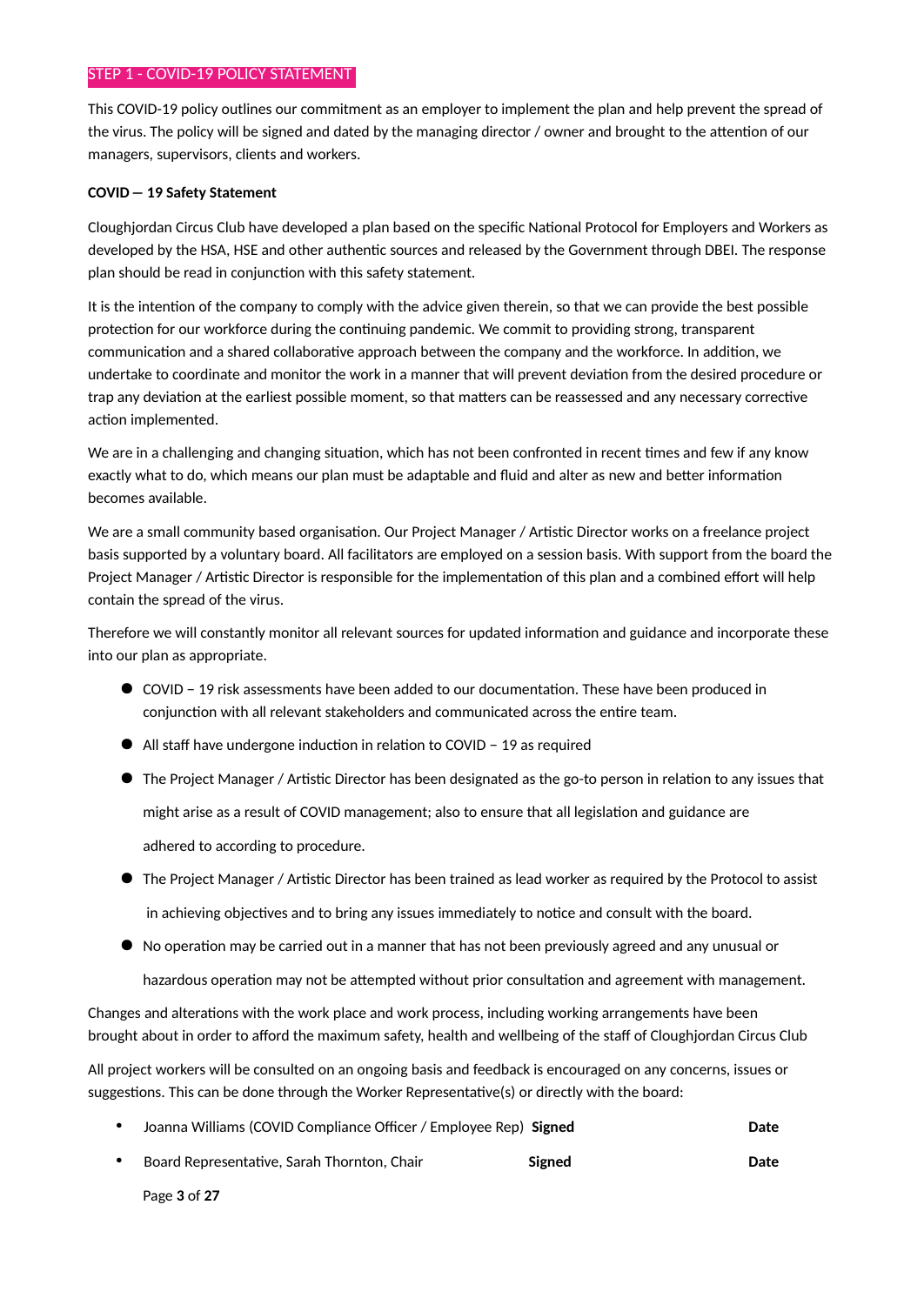### STEP 2 - RESPONSIBLE PERSONS FOR PERFORMING TASKS

We have identified suitably trained person(s) to help with ensuring that the plan is implemented, and checklists are completed.

Persons have been identified who have agreed to take responsibility for carrying out tasks such as:

- $\cdot$  role of worker representative(s)
- use of checklists to identify any areas for improvement
- regular checks to ensure the plan is being implemented
- review of risk assessments and the safety statement
- renewal of statutory certification where needed
- training
- reviewing emergency procedures and first aid
- We have consulted with the persons responsible for these tasks and have:
- briefed them on the tasks and their responsibilities
- entered their name against the relevant task(s) in the Responsible Persons table (see below) and asked each responsible person to sign to indicate their agreement with carrying out the task.

| Responsible Persons Task Register (Non-Exhaustive) |                                                                |                                                                                  |                  |  |
|----------------------------------------------------|----------------------------------------------------------------|----------------------------------------------------------------------------------|------------------|--|
| NO.                                                | TASKS (non-exhaustive list)                                    | <b>RESPONSIBLE PERSON(S)</b>                                                     | <b>SIGNATURE</b> |  |
| 1                                                  | Person responsible for overall<br>implementation of the plan   | Joanna Williams, Project<br>Manager<br>LP: CCC Board: Sarah<br>Thornton, (Chair) |                  |  |
| $\overline{2}$                                     | Identification and training of worker<br>representative        | <b>CCC Board</b>                                                                 |                  |  |
| 3                                                  | Planning and Preparing to Return to Work<br>(Checklist No.1)   | Joanna Williams                                                                  |                  |  |
| 4                                                  | Control Measures (Checklist No.2)                              | Joanna Williams                                                                  |                  |  |
| 5                                                  | COVID-19 Induction (Checklist No.3)                            | Joanna Williams                                                                  |                  |  |
| 6                                                  | Dealing with a Suspected Case of COVID-<br>19 (Checklist No.4) | Covid Response Team, First<br>responders and staff                               |                  |  |
| $\overline{7}$                                     | Cleaning and Disinfection (Checklist No.5)                     | <b>All Circus Employees</b>                                                      |                  |  |
| 8                                                  | Employee Information (Checklist No.6)                          | Joanna Williams                                                                  |                  |  |
| 9                                                  | Worker Representative(s) (Checklist No.7)                      | Joanna Williams                                                                  |                  |  |
| 10                                                 | Return-to-work forms                                           | Joanna Williams                                                                  |                  |  |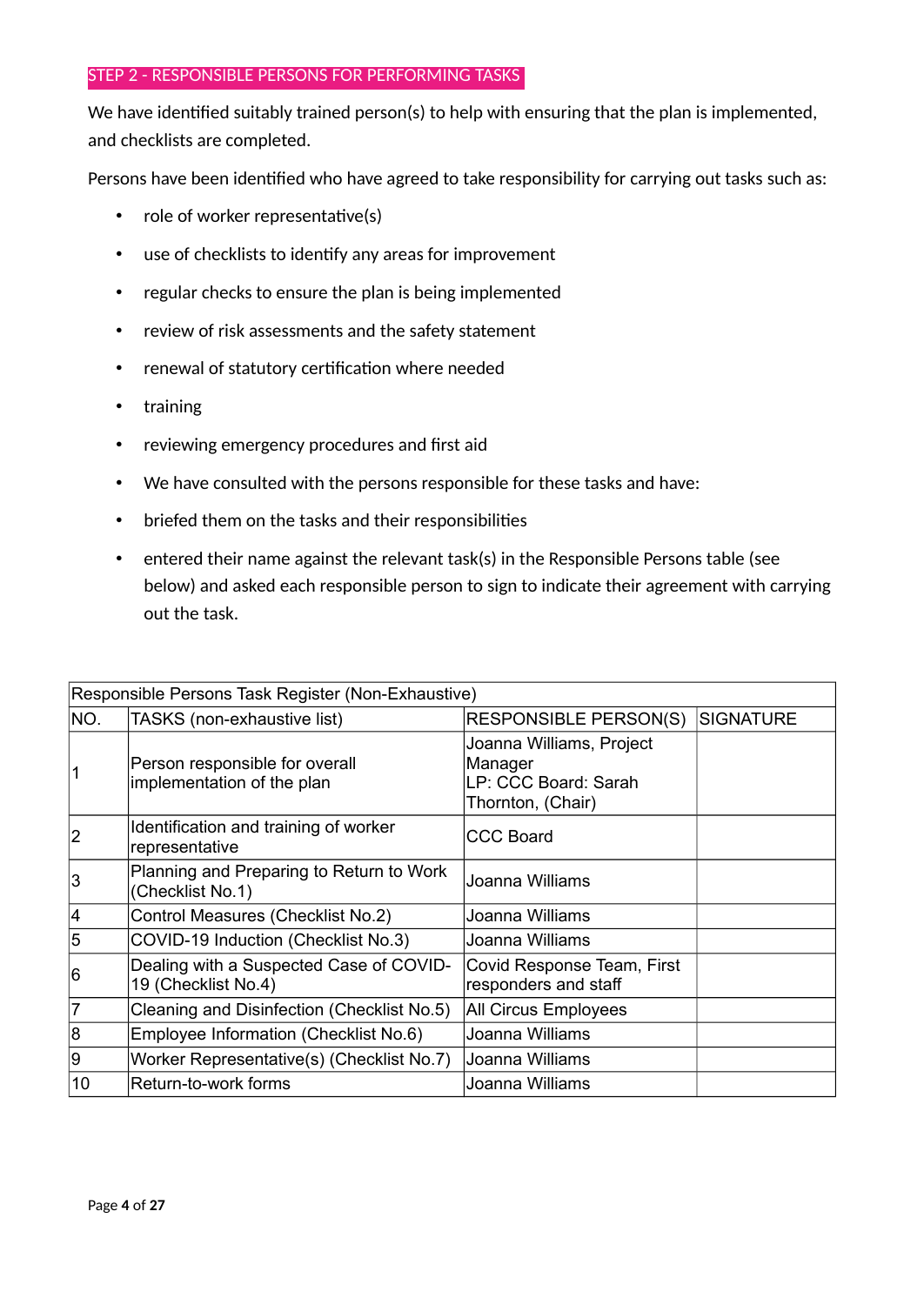| <b>Employer Name:</b>                                   | Cloughjordan Circus Club CLG                                                                          |
|---------------------------------------------------------|-------------------------------------------------------------------------------------------------------|
| <b>Workplace Address:</b>                               | c/o The Crescent, Cloughjordan (home address)<br>St Kierans Hall, Cloughjordan (workshop<br>location) |
| Director / Senior Manager in the Workplace:             | Joanna Williams                                                                                       |
| <b>Worker Representative:</b>                           | Joanna Williams                                                                                       |
| <b>Type of Business:</b>                                | Circus School                                                                                         |
| <b>Number of Workers:</b>                               | No salaried staff<br>3+ freelance project workers<br>2+ volunteers                                    |
| Number of Workers who Deal Directly with the<br>Public: | All                                                                                                   |
| Phone:                                                  | 086 373 5232                                                                                          |
| Email:                                                  | cloughjordancircusclub@gmail.com                                                                      |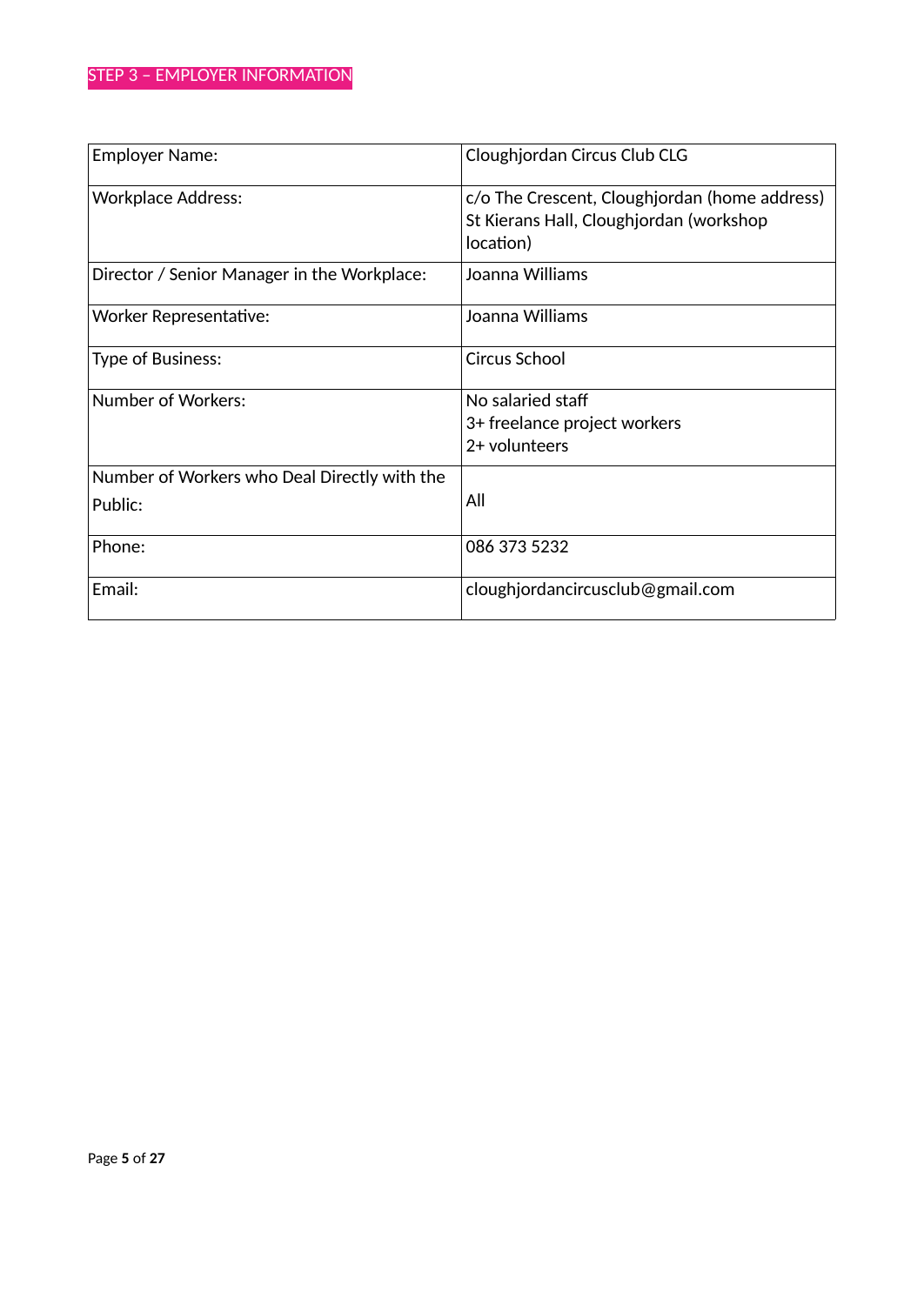### **A) RETURN TO WORK – PLANNING AND PREPARING**

The planning and preparing phase is critical to ensure a safe return to work and covers such items as information and guidance, return- to- work forms, identifying worker representatives, revising our induction briefing, identifying and putting in place control measures and updating our safety statements, risk assessments and emergency plans.

Workers have been told to self-monitor for signs and symptoms of COVID-19, which have been explained to them, and the return-to-work form will be used to assess workers' health before they enter the workplace.

Further Information

- Checklist No. 1 Planning and Preparing
- Return to Work Self declaration Questionnaire

### **B) CONTROL MEASURES**

This section deals with the measures we are implementing to prevent or minimise the spread of COVID-19 in the workplace and in our communites.

Measures which must be complied with include

- Hand hygiene/Hand sanitising
- Respiratory hygiene
- Physical distancing
- Minimising contact
- Considering At-risk workers
- Visitng Contractors / Others

### **Further Information**

• Checklist No.2 - Control Measures

### **C) COVID-19 INDUCTION / FAMILIARISATION**

Workers need to be told about changes in the workplace and updated on new ways of working. Our usual induction, or workplace familiarisation, for new employees has been revised to include measures to help prevent the spread of the virus. All workers will be brought through this induction before starting back to work. The induction will be carried out in a safe manner with physical distancing measures in place.

The following range of items will be discussed and brought to the attention of workers:

Page **6** of **27**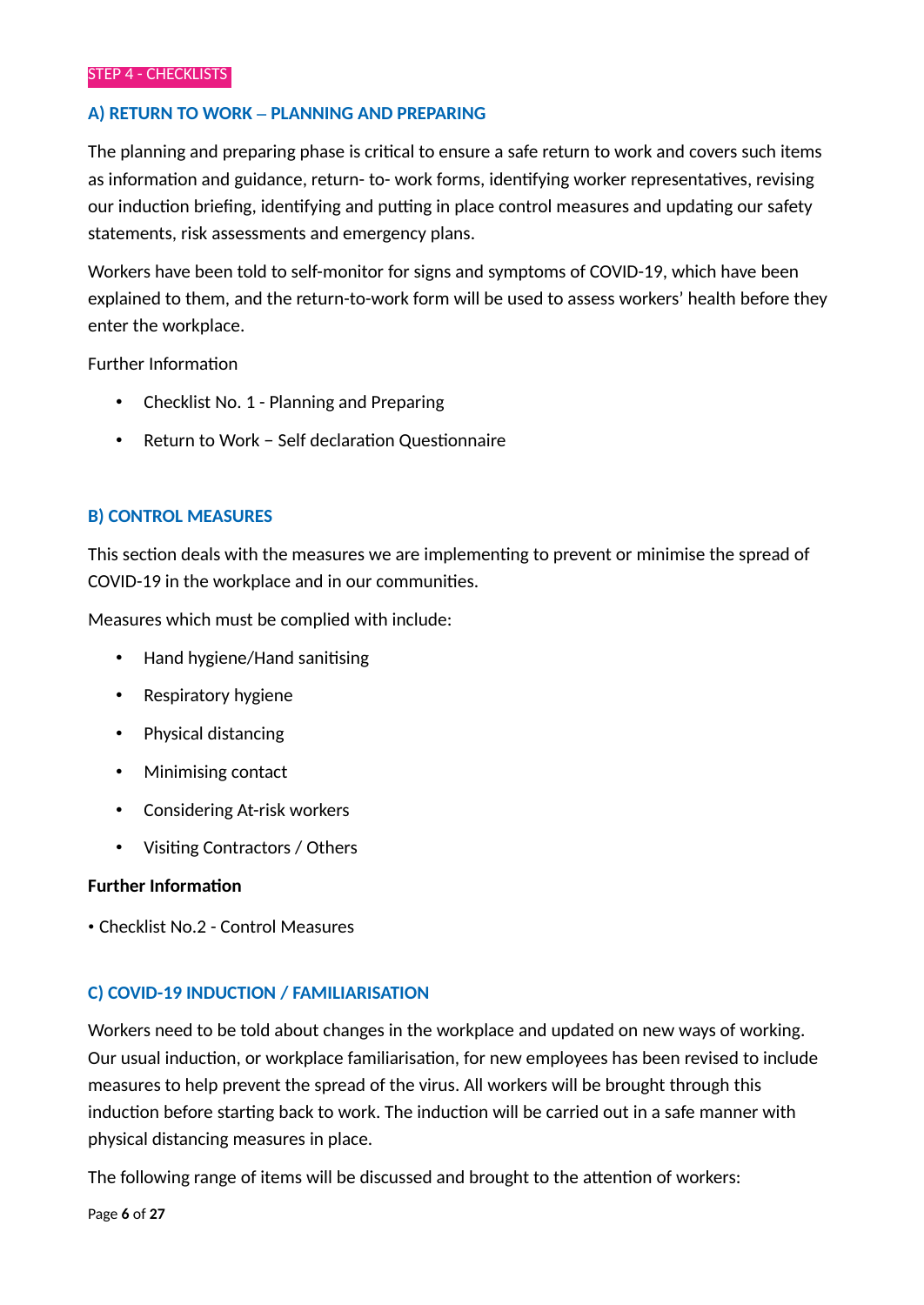- Communication system
- Return-to work form
- Signs and symptoms of COVID-19 (at home and in the workplace)
- Information on how the virus is spread
- Control measures to help prevent infection
- COVID-19 contact log
- Worker Representatie
- Changes to risk assessments and safety statement
- Changes to emergency plans and frst aid procedures
- Minimising contact
- Reporting procedures

Attendance at a COVID-19 induction will be recorded and records kept.

### **Further Information**

 $\cdot$  Checklist No.3 – COVID-19 Induction

### **D) DEALING WITH A SUSPECTED CASE OF COVID-19**

This details our procedure to be followed in the event of someone developing the signs and symptoms of COVID-19 while at work or while in the workplace.

We have assigned a manager and put in place an isolation team to manage this situation, and provided them with information on how to do this safely. We have also identified and marked an isolation area(s) to be used to isolate the affected person from the rest of the workforce and procedures to be followed to enable them to safely leave the premises.

### **Further Information**

• Checklist No.4 - Dealing with a Suspected Case of COVID-19

### **E) CLEANING AND DISINFECTION IN THE WORKPLACE**

We have put in place an effective cleaning and disinfection system as regular cleaning and disinfection will help reduce the spread of the virus. We have arranged for frequently touched surfaces, such as door handles, light switches, kitchen appliances etc. to be cleaned twice daily.

Welfare facilites and communal areas will also be cleaned twice daily. If disinfection of contaminated surfaces is needed, this will be done in addition to cleaning.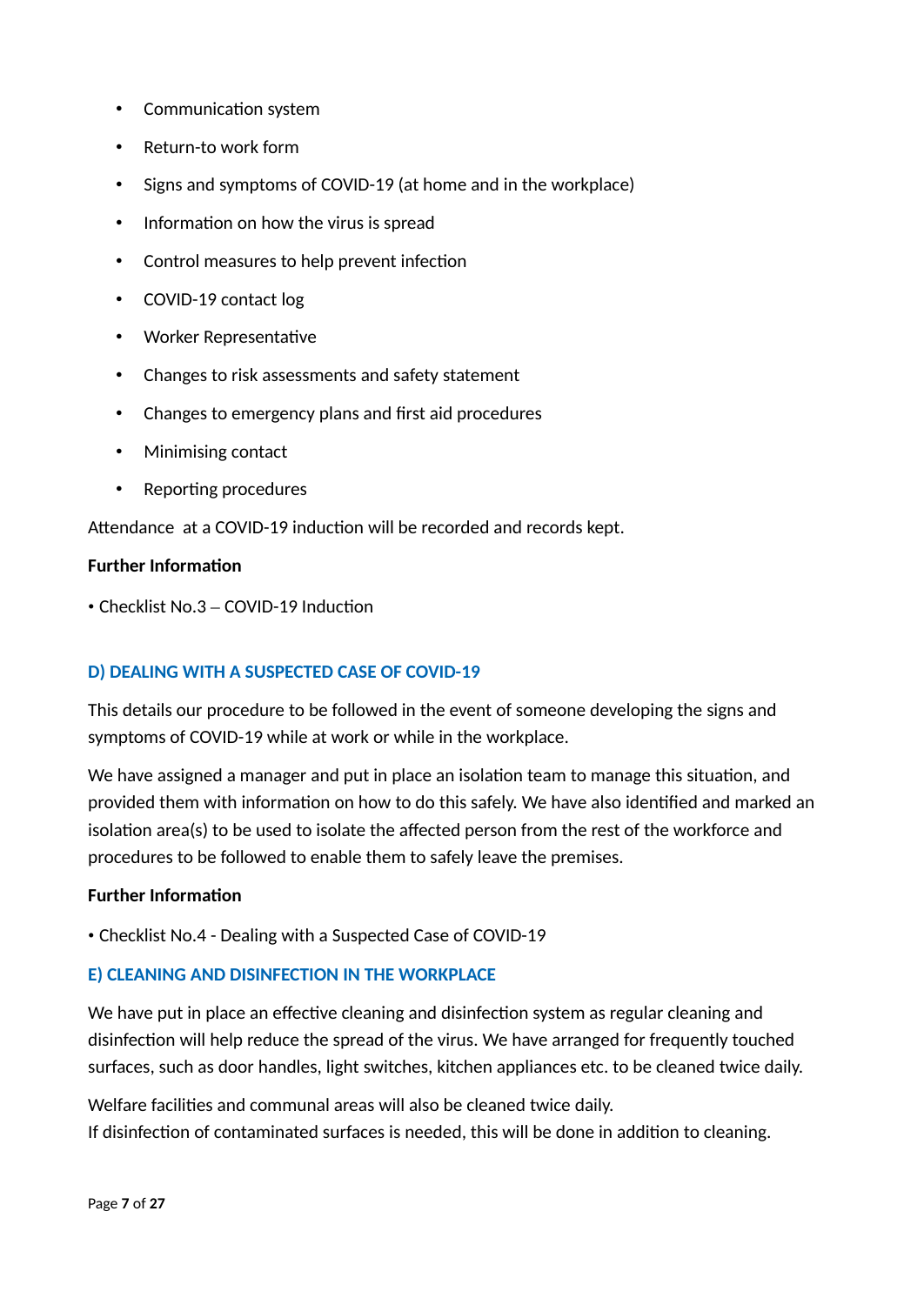Workers will be provided with cleaning materials to keep their own workspace hygienically clean and advised to regularly clean any personal items brought in from home.

Cleaning staff will be given information and instruction in relation to the new procedures.

### **Further Information**

 $\cdot$  Checklist No.5 – Cleaning and Disinfecting

### **F) WORKERS RESPONSIBILITIES IN THE WORKPLACE**

Aside from the usual day to day responsibilities that workers must comply with, the introduction of COVID-19 into society brings new challenges that workers need to be aware of so that the return to work safely protocol can be implemented effectively.

Workers must keep themselves updated on the latest advice from Government and the HSE. They must also co-operate in maintaining the control measures put in place to help prevent the spread of the virus and report any issues or concerns they may have.

### **Further Informaton**

• Checklist No.6 – Employees

### **G) WORKERS REPRESENTATIVES**

We will appoint a worker representative(s) for each workplace or each work area to ensure that COVID-19 measures are followed. Worker representative(s) will receive training and information on the role and the measures that have been put in place to help prevent the spread of the virus. We will tell workers who their worker representative is.

Good communications channels in the workplace are essential for all stakeholders. Managers, supervisors and workers, should engage with the worker representative(s), to highlight concerns, report defects, submit ideas and identify improvements in the workplace.

### **Further Informaton**

• Checklist No.7 – Workplace Representatives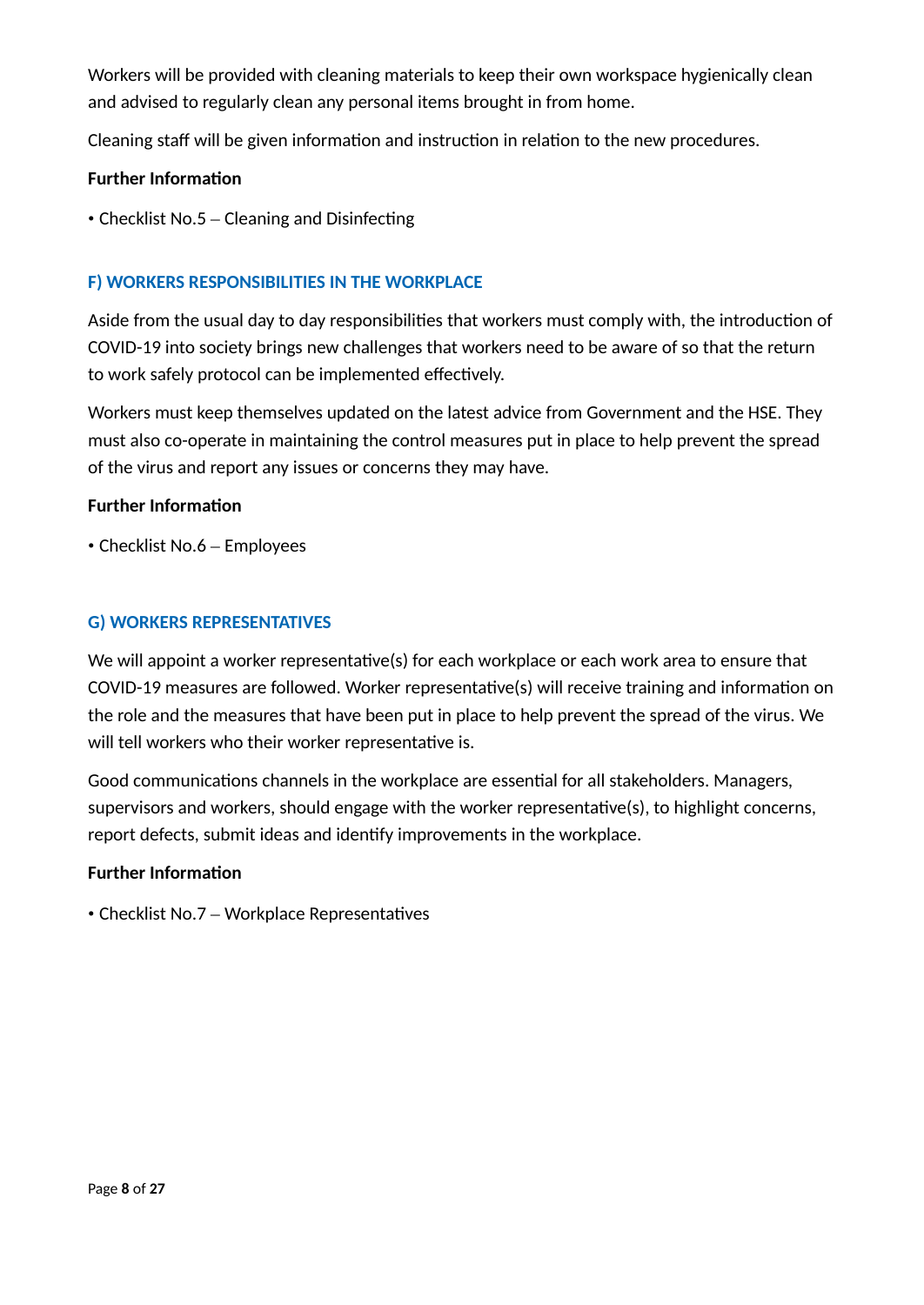# **COVID-19 Return to Work Safely Protocol – Employer Checklist No. 1 Planning and Preparing**

|     | <b>No Control</b>                                                                                                                                                                                                          | Yes/ | Action |
|-----|----------------------------------------------------------------------------------------------------------------------------------------------------------------------------------------------------------------------------|------|--------|
|     |                                                                                                                                                                                                                            | No   | needed |
| 1.  | Have you a system in place to keep up to date with the latest advice<br>from Government and to adjust your plans and procedures in line with<br>that advice?                                                               |      |        |
| 2.  | Have you prepared / revised your business COVID-19 response<br>plan?                                                                                                                                                       |      |        |
| 3.  | Have you a system in place to provide your workers with information<br>and guidance on the measures you have to put in place to help<br>prevent the spread of the virus and what is expected of them?                      |      |        |
| 4.  | Have you consulted with your workers on measures, provided a<br>system for workers to raise issues or concerns and to have them<br>responded to?                                                                           |      |        |
| 5.  | Have you identified the control measures you will need to put in place<br>to minimise the risk of workers being exposed to COVID-19? (See<br>Checklist No. 2)                                                              |      |        |
| 6.  | Have you reviewed and updated your risk assessments and safety<br>statement to take account of any controls to help prevent the spread<br>of COVID-19?                                                                     |      |        |
| 17. | Have you updated your emergency plans, in particular to take<br>account of physical distancing?                                                                                                                            |      |        |
| 8.  | Have you sent each worker a COVID-19 return-to-work form to be<br>completed and returned 3 days before they return to the workplace?<br>(See template Return-to-Work form)                                                 |      |        |
| Ι9. | Have you sent each worker information on the HSE guidance on<br>people most at-risk and asked them to tell you if they fall into any of<br>these categories?                                                               |      |        |
| 10. | Have you assessed who can do their work from home and given them<br>the facility to do so, in particular at-risk or vulnerable workers?                                                                                    |      |        |
|     | Have you told workers they must stay at home if sick or if they have<br>11. any symptoms of COVID-19 and informed them of their entitlements if<br>they are sick or need to quarantine?                                    |      |        |
|     | Have you appointed and trained a Worker Representative to help<br>12. advise workers and to monitor compliance with COVID-19 control<br>measures in the workplace?                                                         |      |        |
| 13. | Have you agreed with workers1 about any adjustment of staff rosters,<br>organising of teams, breaks etc. needed to reduce the number of<br>people in the workplace at any one time and to maintain physical<br>distancing? |      |        |
| 14. | Have you updated your workplace induction / familiarisation training<br>to include all information relating to COVID-19? (See Checklist No. 3)                                                                             |      |        |
| 15. | Have you organised to carry out meetings, training and information<br>sessions online or by phone as far as possible?                                                                                                      |      |        |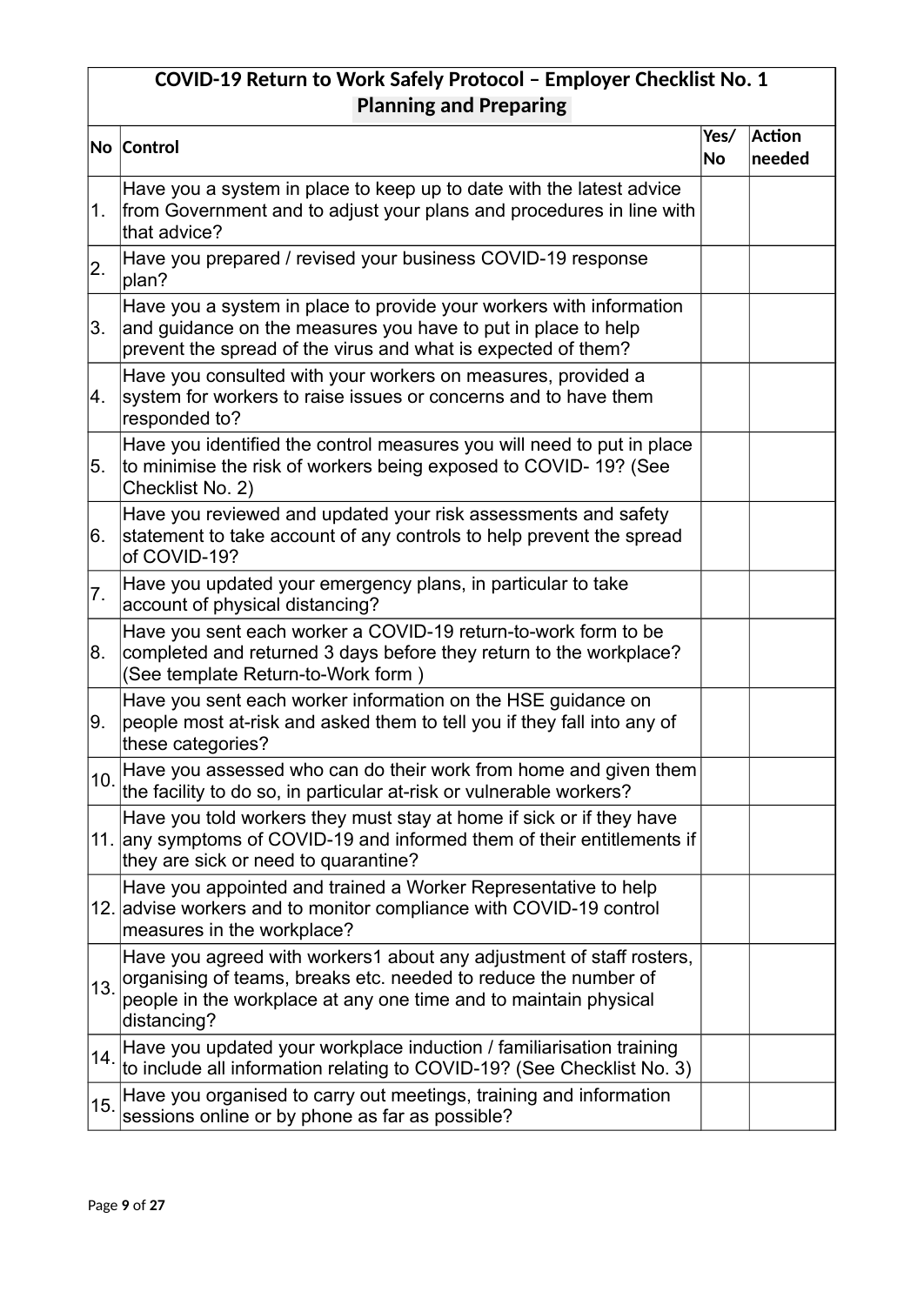|     | Have you identified the activities that involve interacting with customers /                                                                                                                                                          |  |
|-----|---------------------------------------------------------------------------------------------------------------------------------------------------------------------------------------------------------------------------------------|--|
|     | 16. visitors and put in place measures to prevent physical contact, as far as<br>possible?                                                                                                                                            |  |
| 17. | Have you contacted suppliers and arranged contactless delivery, invoicing<br>and payment?                                                                                                                                             |  |
|     | 18. Have you stopped all non-essential business / work travel?                                                                                                                                                                        |  |
|     | Are the number of workers sharing a vehicle kept to a minimum, are face<br>19. coverings provided and are workers informed of the need for interior touch<br>points to be cleaned/wiped at the start and end of each shift?           |  |
| 20. | Have you advised workers to clean their hands before and after using public<br>transport before arriving to work?                                                                                                                     |  |
| 21. | Have you set up workstations, desks and tables to help with physical<br>distancing?                                                                                                                                                   |  |
| 22. | Have you put in place supports for workers who may be suffering from<br>anxiety or stress and told your staff about these supports?                                                                                                   |  |
|     | Personal Protective Equipment (PPE)                                                                                                                                                                                                   |  |
| 23. | Have you identified, selected and sourced the PPE needed for your workers<br>and arranged enough supplies of it?                                                                                                                      |  |
| 24. | Have you arranged to train your workers in the proper fitting, use, removal,<br>cleaning, storing and disposal of PPE?                                                                                                                |  |
| 25. | Have your first aiders been given updated training on infection prevention<br>and control re hand hygiene and use of face masks?                                                                                                      |  |
| 26. | If you have mechanical ventilation does it need cleaning or maintenance<br>before the workplace reopens?                                                                                                                              |  |
| 27. | Does your hot water system need flushing at outlets e.g. showers,<br>backwashes etc. following low usage to prevent Legionnaire's Disease?                                                                                            |  |
|     | Have you lifting or other equipment (e.g. lifts, forklifts, tail-lifts, autoclaves,<br>28. etc.) due a statutory examination and have you arranged for a competent<br>person to do this before the workplace reopens? (See HSA FAQ's) |  |
| 29. | Has this competent person provided you with details of how they plan to do<br>this task safely and what they require from you to do so?                                                                                               |  |
|     | Have you visually checked, or had someone check, all vehicles and<br>30. equipment in the workplace for signs of deterioration or damage before<br>workers use it again?                                                              |  |
| 31. | Has the workplace, including all equipment, workstations, benches, doors<br>and frequent touched surfaces points, been thoroughly cleaned?                                                                                            |  |
|     | <b>Additional Information</b>                                                                                                                                                                                                         |  |

# **Name: Joanna Williams**

# **Signature:**

**Date: 20.09.2020**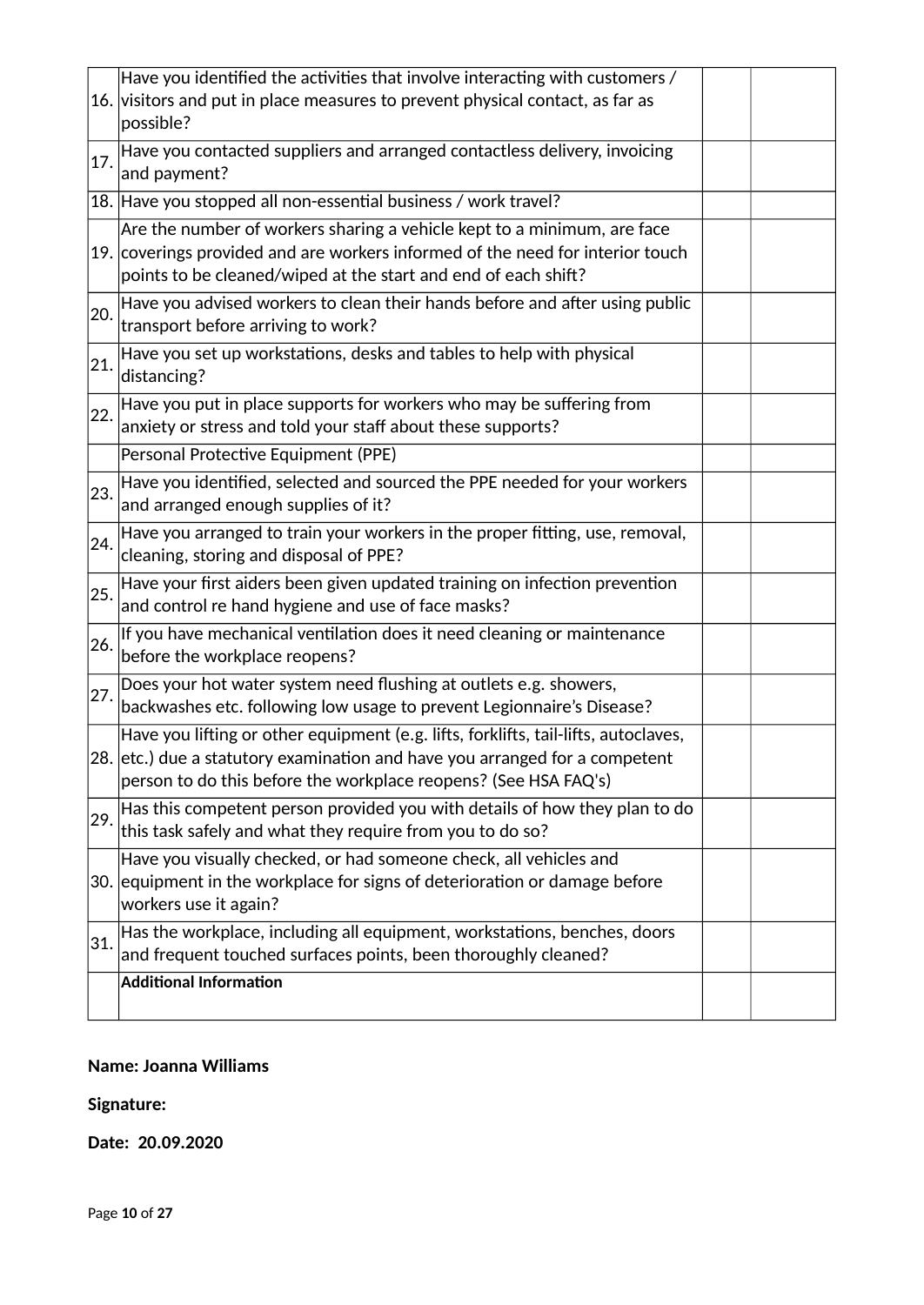# **COVID-19 Self-Declaration Questionnaire**

# **Company Name: Cloughjordan Circus Club**

This Questionnaire must be completed by all employees, contractors and visitors.

In the interests of safety of the people of this company, their families and the community and in line with Government guidelines, you are required to complete the following self-declaration questionnaire. If you are returning to work following a temporary lay-off, you should complete this form at least 3 days in advance of your return to work.

If you answer 'YES' to any of the following questions, you will not be allowed to attend work or enter the premises until advised you can do so by a medical practitioner.

|                | Question                                                                                                                                                                    | Yes l | lNo |
|----------------|-----------------------------------------------------------------------------------------------------------------------------------------------------------------------------|-------|-----|
|                | Do you have symptoms of cough, fever, high temperature, sore throat, runny nose,<br>breathlessness or flu-like symptoms now or in the past 14 days?                         |       |     |
|                | Have you been diagnosed with a confirmed or suspected case of Covid-19 in the last<br>14 days?                                                                              |       |     |
|                | 3 Are you awaiting the results of a Covid-19 test?                                                                                                                          |       |     |
| $\overline{4}$ | Are you a close contact of a person who is a confirmed suspected case of Covid-19 in<br>the past 14 days (i.e. less than 2m for more than 15 minutes accumulative in 1 day? |       |     |
|                | $\vert$ 5  Have you been advised by a doctor to self-isolate at this time?                                                                                                  |       |     |
|                | $\vert$ 6 Have you been advised by a doctor to cocoon at this time?                                                                                                         |       |     |
| 17             | Please indicate if there are any other circumstances relating to COVID-19, not included above,<br>which may need to be disclosed to allow your safe return to work          |       |     |

I confirm that I have responded to the questions above truthfully based on my current condition and I commit to advising the Company and excluding myself from company if this situation changes, (i.e. if a point in the future, I answer 'Yes' to any of the above questions).

Name

Signature

Date:

Page **11** of **27**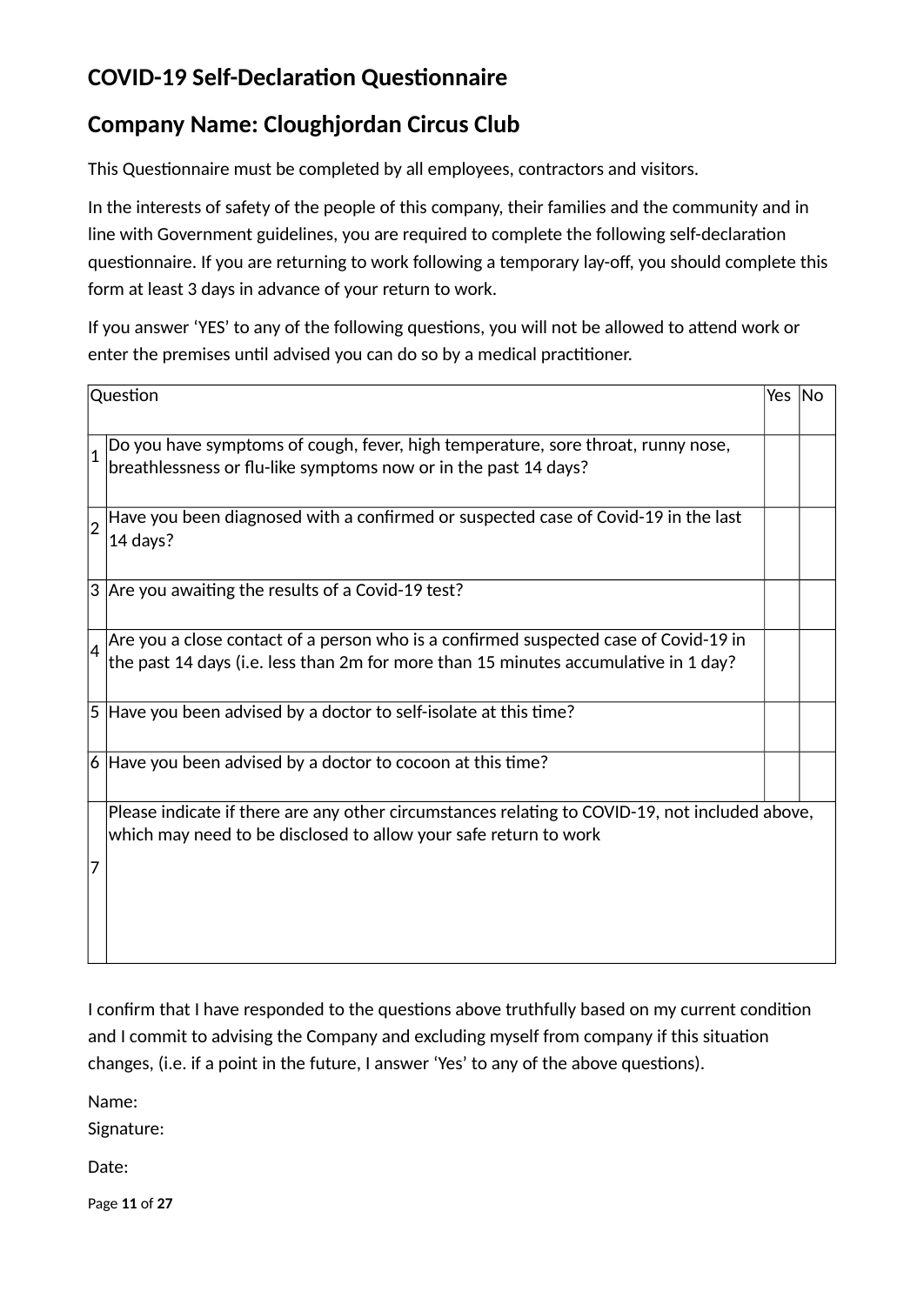|     | COVID-19 Return to Work Safely Protocol - Employer Checklist No.2                                                                                                                                                                                                                                                                                                                                                                                     |                   |                                  |  |  |
|-----|-------------------------------------------------------------------------------------------------------------------------------------------------------------------------------------------------------------------------------------------------------------------------------------------------------------------------------------------------------------------------------------------------------------------------------------------------------|-------------------|----------------------------------|--|--|
|     | <b>Control Measures</b>                                                                                                                                                                                                                                                                                                                                                                                                                               |                   |                                  |  |  |
|     | (To be completed on return to work with Cloughjrodan Circus Club)                                                                                                                                                                                                                                                                                                                                                                                     |                   |                                  |  |  |
|     | No Topic                                                                                                                                                                                                                                                                                                                                                                                                                                              | Yes/<br><b>No</b> | <b>Action</b><br><b>Required</b> |  |  |
|     | <b>Hand Hygiene Facilities:</b>                                                                                                                                                                                                                                                                                                                                                                                                                       |                   |                                  |  |  |
| 1.  | Are there enough hand washing and hand sanitising stations in place to<br>accommodate workers, visitors/customers adhering to hand hygiene<br>measures?                                                                                                                                                                                                                                                                                               |                   |                                  |  |  |
| 2.  | Are hand washing and hand sanitising stations in convenient locations that<br>can be easily and frequently accessed?<br>Have you considered:<br>all entry/exit points<br>high traffic areas<br>the need for workers to wash their hands before, during<br>or after a work task<br>the distance workers are from hand washing /hand<br>$\bullet$<br>sanitising facilities including wash/bathrooms<br>the number of workers and any shift arrangements |                   |                                  |  |  |
| 3.  | Have you made arrangements to ensure hand hygiene facilities are<br>regularly checked and well-stocked e.g. hot running water, soap dispensers,<br>paper towels, touch-free bins and hand-sanitiser?                                                                                                                                                                                                                                                  |                   |                                  |  |  |
|     | <b>Hand sanitising</b>                                                                                                                                                                                                                                                                                                                                                                                                                                |                   |                                  |  |  |
| 4.  | Does the alcohol-based hand sanitiser have at least 60% ethanol or 70%<br>isopropanol as the active ingredient?                                                                                                                                                                                                                                                                                                                                       |                   |                                  |  |  |
| 5.  | Are there stations at entry/exit points to the workplace?                                                                                                                                                                                                                                                                                                                                                                                             |                   |                                  |  |  |
| 6.  | Are there stations in areas that have high touchpoints or high footfall?                                                                                                                                                                                                                                                                                                                                                                              |                   |                                  |  |  |
|     | Employee awareness around hand hygiene in the workplace                                                                                                                                                                                                                                                                                                                                                                                               |                   |                                  |  |  |
| 7.  | Have you informed workers about the importance of hand washing?                                                                                                                                                                                                                                                                                                                                                                                       |                   |                                  |  |  |
| 8.  | Have you trained/shown workers how to wash their hands (with soap and<br>water for at least 20 seconds) and dry them correctly? (HSE video resource<br>available)                                                                                                                                                                                                                                                                                     |                   |                                  |  |  |
| 9.  | Have you shown workers how to use hand sanitiser correctly and where<br>hand-sanitising stations are located?                                                                                                                                                                                                                                                                                                                                         |                   |                                  |  |  |
| 10. | Have you displayed posters on how to wash hands correctly in appropriate<br>locations?                                                                                                                                                                                                                                                                                                                                                                |                   |                                  |  |  |
| 11. | Have you told workers and others when they need to wash their hands?<br>This includes:<br>before and after eating and preparing food<br>after coughing or sneezing<br>after using the toilet<br>before smoking or vaping<br>where hands are dirty                                                                                                                                                                                                     |                   |                                  |  |  |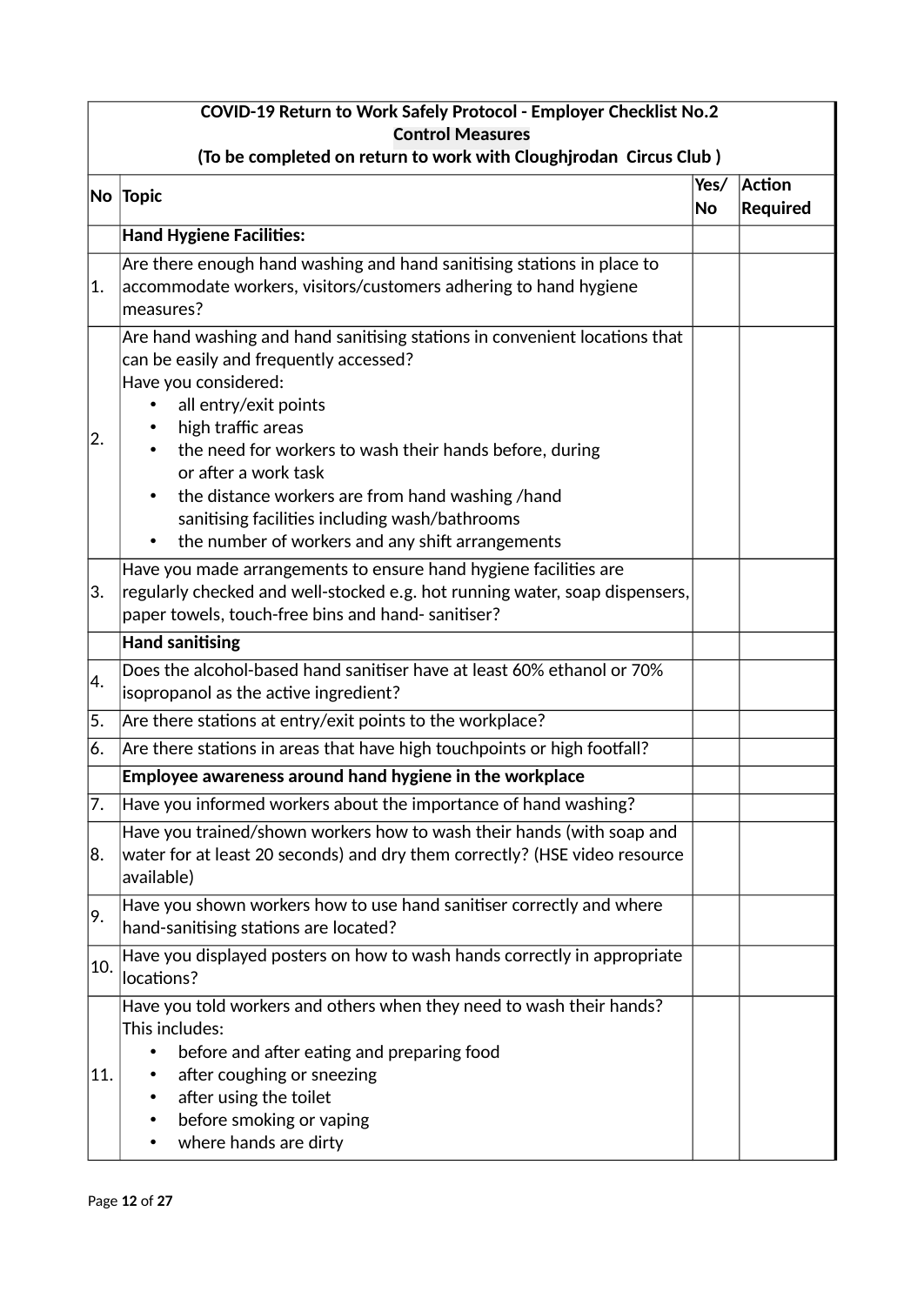|     | before and after wearing gloves                                                                  |  |
|-----|--------------------------------------------------------------------------------------------------|--|
|     | before and after being on public transport                                                       |  |
|     | before leaving home                                                                              |  |
|     | when arriving/leaving the workplace/other sites                                                  |  |
|     | after changing tasks                                                                             |  |
|     | after touching potentially contaminated surfaces                                                 |  |
|     | if in contact with someone displaying any COVID-19                                               |  |
|     | symptoms                                                                                         |  |
|     | 12. Have you provided facilities for outdoor workers to frequently practice                      |  |
|     | hand hygiene?                                                                                    |  |
|     |                                                                                                  |  |
| 13. | Have you provided workers with hand sanitiser for use in work vehicles?                          |  |
|     | <b>Respiratory hygiene</b>                                                                       |  |
|     | Have you told workers of good respiratory measures to limit the spread of                        |  |
| 14. | the virus:                                                                                       |  |
|     | avoid touching the face, eyes, nose and mouth                                                    |  |
|     | cover coughs and sneezes with an elbow or a tissue                                               |  |
|     | dispose of tissues in a covered bin                                                              |  |
|     | 15. Have you made tissues available to workers and covered bins or bin bags                      |  |
|     | for their safe disposal?                                                                         |  |
| 16. |                                                                                                  |  |
|     | Is there a system in place to regularly empty bins so they don't over fill?                      |  |
|     | Physical Distancing - staying 2 metres apart                                                     |  |
|     |                                                                                                  |  |
|     | 17. Have you looked at how you can change the layout of your workplace to                        |  |
|     | allow for physical distancing?                                                                   |  |
| 18. | Have you a system to regularly remind workers to stay 2 metres apart?                            |  |
|     | Have you identified the activities that involve interacting with customers,                      |  |
| 19. | visitors and others and put in place measures to help prevent contact and                        |  |
|     | ensure physical distancing, as far as possible?                                                  |  |
|     | 20. Can you rearrange working times and shifts to minimise the number of                         |  |
|     | people at work together?                                                                         |  |
|     |                                                                                                  |  |
|     | 21. Can you rearrange break areas and times to comply with physical                              |  |
|     | distancing? (e.g. placing tables and chairs further apart, staggering breaks)                    |  |
|     | 22. Can you organise workers into teams who consistently work and take<br>breaks together?       |  |
|     | 23. If it's not possible to maintain physical distancing in the canteen, have you                |  |
|     | considered making alternative arrangements?                                                      |  |
|     |                                                                                                  |  |
|     | 24. Can you provide a one way system for entering and exiting the workplace,<br>where practical? |  |
| 25. |                                                                                                  |  |
|     | Have you implemented physical distancing for outdoor work activities?                            |  |
| 26. | Where workers are sharing accommodation provided by the employer, at a                           |  |
|     | place of work, are you following the guidance as laid out in the Return to                       |  |
|     | <b>Work Safely Protocol?</b>                                                                     |  |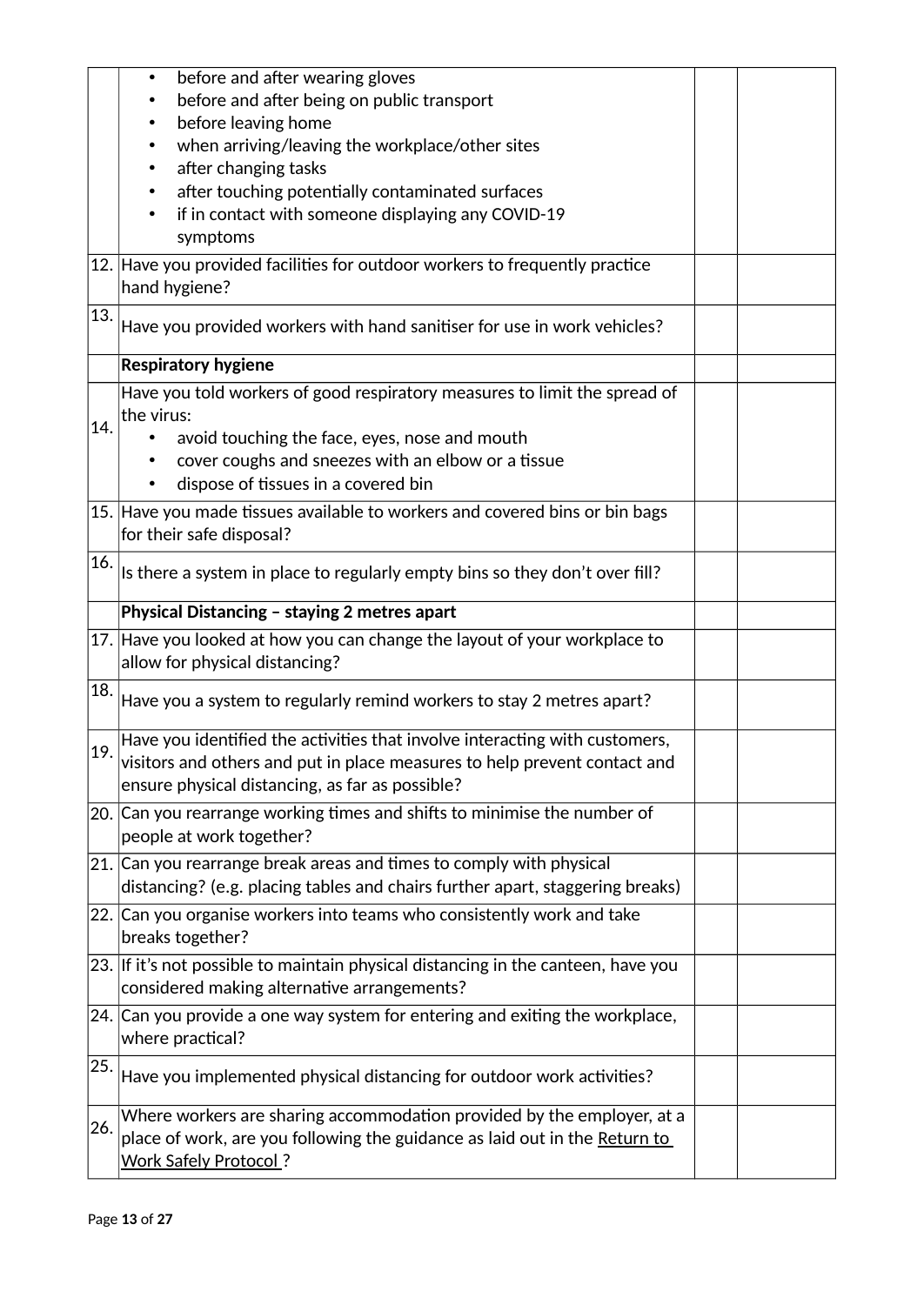|     | Have you reduced the number of people working in enclosed spaces by:           |  |
|-----|--------------------------------------------------------------------------------|--|
|     |                                                                                |  |
| 27. | facilitating working from home                                                 |  |
|     | reducing the number of work tasks                                              |  |
|     | postponing non-essential work                                                  |  |
|     | modifying work tasks?                                                          |  |
|     | 28. Have you put floor markings in place to remind everyone in the workplace   |  |
|     | of the 2 metre physical distance required?                                     |  |
|     | If it is not possible to ensure a 2 metre physical distance between workers,   |  |
|     | have you put in place alternative measures:                                    |  |
|     |                                                                                |  |
|     | installed physical barriers, such as clear plastic sneeze guards               |  |
|     | between workers                                                                |  |
|     | to maintain at least a distance of 1 metre or as much distance as is           |  |
| 29. | practical                                                                      |  |
|     | to minimise any direct worker close contact                                    |  |
|     | to provide hand washing or hand sanitising aids nearby, so that                |  |
|     | hands can be cleaned as soon as the task is complete                           |  |
|     | made face masks available to workers in line with Public Health                |  |
|     | advice and ensuring that masks are clean and not shared or handled             |  |
|     | by other workers. Note: wearing face masks is not a substitute for             |  |
|     | other measures outlined above.                                                 |  |
|     | 30. Have you staggered entry into the workplace including the entry of         |  |
|     | customers or clients?                                                          |  |
|     |                                                                                |  |
|     | <b>Minimising Contact</b>                                                      |  |
| 31. | Have you minimised the need for business trips or for workers to gather for    |  |
|     | meetings and interactions e.g. by making available technology for online or    |  |
|     | phone meetings?                                                                |  |
|     | 32. If workers have to meet, do you make sure they meet in a large space       |  |
|     | where physical distancing can be done and for as short a time as possible?     |  |
|     | 33. Have you put in place a system that eliminates or reduces the need for     |  |
|     |                                                                                |  |
|     | workers to travel together in vehicles?                                        |  |
|     | In the case where vehicles must be shared, have you told workers to sit as     |  |
|     | 34. far apart as possible, to wear face coverings, and to clean the frequently |  |
|     | touched surfaces in the vehicle as a minimum at the start and end of each      |  |
|     | shift?                                                                         |  |
| 35. |                                                                                |  |
|     | Have you advised workers to travel alone if using their cars for work?         |  |
|     | 36. Have you told workers to clean and disinfect surfaces and shared           |  |
|     |                                                                                |  |
|     | equipment, not to shake hands and to avoid any physical contact?               |  |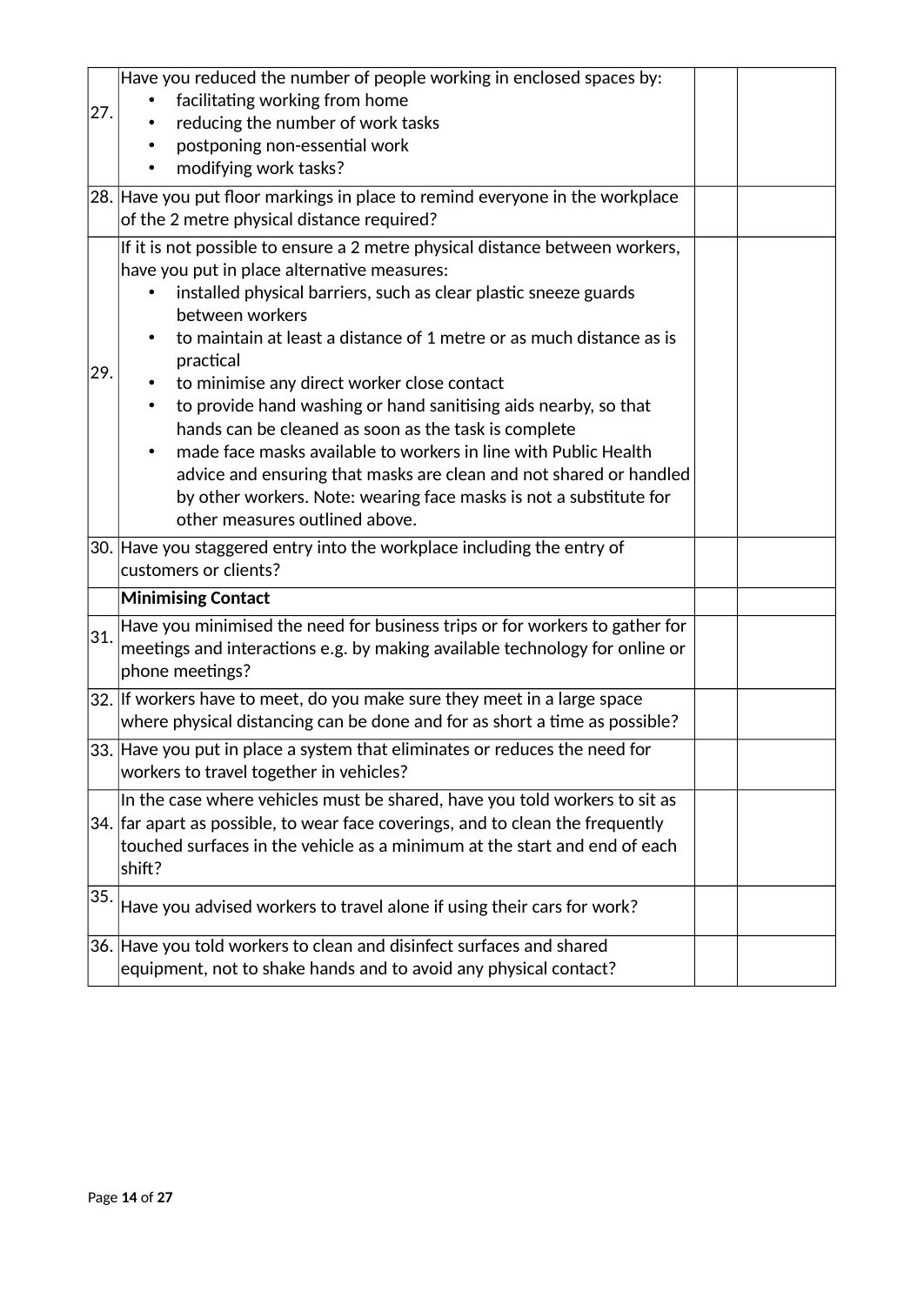|     | Personal Protective Equipment (PPE) [Guidance open to change]                                                                                                                                                                                             |  |
|-----|-----------------------------------------------------------------------------------------------------------------------------------------------------------------------------------------------------------------------------------------------------------|--|
| 37. | Note: PPE use cannot take the place of other preventative measures. For<br>COVID-19, employers should check public health advice. Gloves are<br>generally not required for infection prevention and control and are not a<br>substitute for hand hygiene. |  |
| 38. | Has the correct PPE been identified based on the hazard and worker work<br>activity?                                                                                                                                                                      |  |
| 39. | Is there a sufficient supply of relevant PPE required to allow a safe return to<br>work?                                                                                                                                                                  |  |
| 40. | Have you trained workers in the correct fitting, use, removal, cleaning,<br>storing and disposal of PPE?                                                                                                                                                  |  |
| 41. | Have you made arrangements for the cleaning, inspection, maintenance<br>and disposal of PPE, where appropriate?                                                                                                                                           |  |
|     | <b>At Risk Groups</b>                                                                                                                                                                                                                                     |  |
| 42. | Have you determined which, if any of your workers are at higher risk from<br>COVID-19? Check out HSE At Risk groups.                                                                                                                                      |  |
| 43. | Have you enabled at risk or vulnerable workers to work from home where<br>possible?                                                                                                                                                                       |  |
| 44. | Have you enabled at risk workers to maintain a physical distance of 2<br>metres?                                                                                                                                                                          |  |
|     | <b>Changes to Work Practices</b>                                                                                                                                                                                                                          |  |
| 45. | Have you considered other changes to work practices to minimise the<br>spread of COVID-19?                                                                                                                                                                |  |
|     | 46. Have you arranged for safe delivery of goods to the workplace?                                                                                                                                                                                        |  |
|     | <b>Visiting Contractors / Workers</b>                                                                                                                                                                                                                     |  |
| 47. | Are there arrangements in place to inform other workers, contractors or<br>visitors of the workplace measures to help prevent the spread of infection?                                                                                                    |  |
| 48. | Is there a system for recording visits to the site/workplace by workers and<br>others, as well as visits by workers to other sites? (COVID-19 Contact log)                                                                                                |  |
|     | <b>Additional Information</b>                                                                                                                                                                                                                             |  |

**Name...................................................…**

**Signature................................................…**

**Date.............**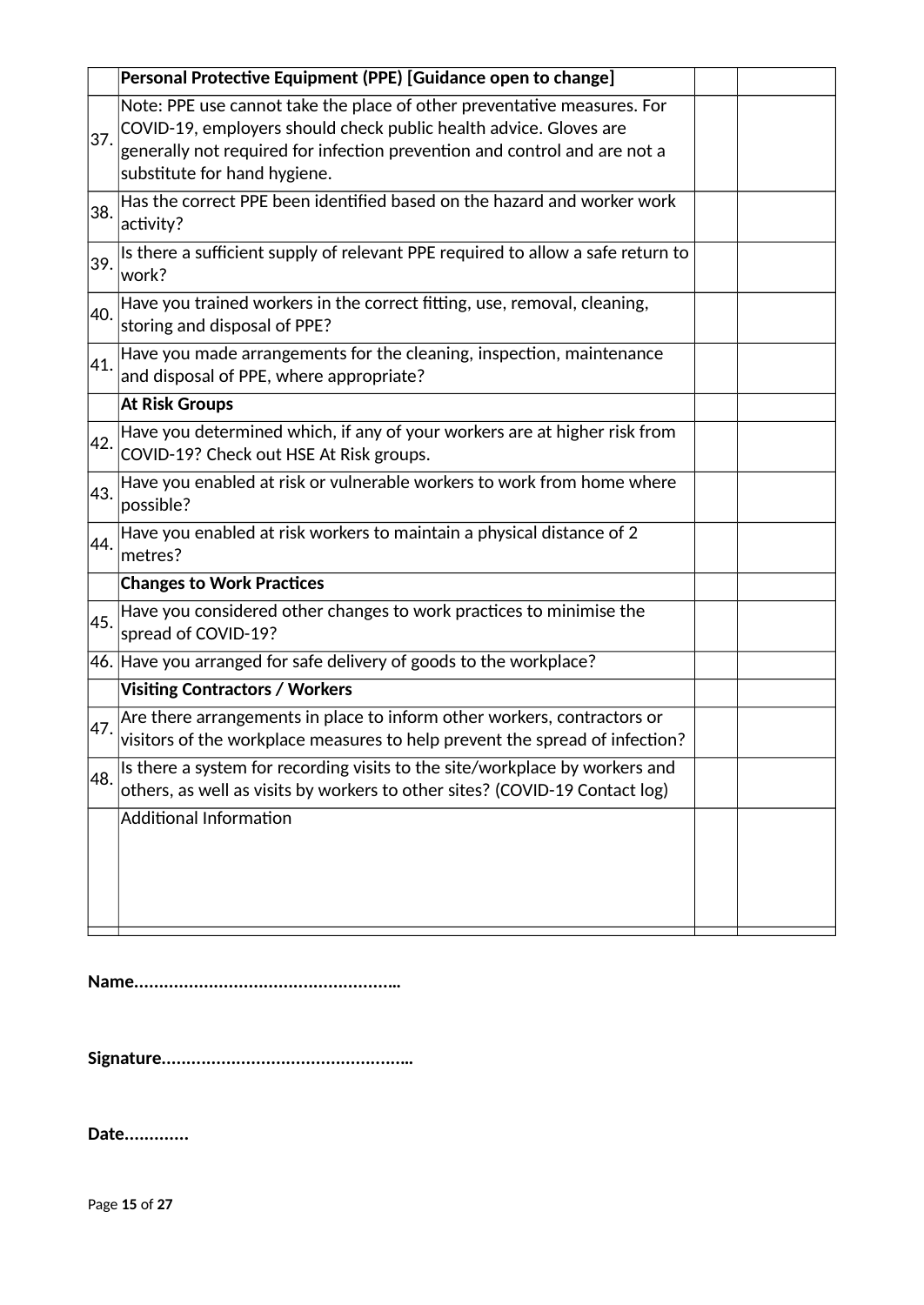# **COVID-19 Return to Work Safely Protocol – Employer Checklist No. 3 Induction / Familiarisation**

|     | (To be completed I week prior to return to delivery or muodi workshops)                                                                                                                |        |  |                  |  |  |
|-----|----------------------------------------------------------------------------------------------------------------------------------------------------------------------------------------|--------|--|------------------|--|--|
|     | Control                                                                                                                                                                                | Yes No |  | Action<br>needed |  |  |
| 1.  | Have you a system in place to keep up to date with the latest COVID-19<br>advice from Government and to pass that advice on to workers?                                                |        |  |                  |  |  |
| 2.  | Have you a completed COVID-19 return-to-work form for each worker at<br>the induction? (See template Return-to-Work form)                                                              |        |  |                  |  |  |
| 3.  | Have you covered the signs and symptoms of COVID-19?                                                                                                                                   |        |  |                  |  |  |
| 4.  | Have you explained to workers how the virus is spread?                                                                                                                                 |        |  |                  |  |  |
| 5.  | Have you covered the control measures you have put in place to minimise<br>the risk of workers being exposed to COVID-19? (See Checklist No. 2)                                        |        |  |                  |  |  |
| 6.  | Have you demonstrated physical distancing, good hand hygiene and<br>respiratory etiquette to workers?                                                                                  |        |  |                  |  |  |
| 7.  | Have you given workers information on At Risk Groups and asked them to<br>let you know privately if they fall into any of these categories?                                            |        |  |                  |  |  |
| 8.  | Have you told workers they must stay at home if sick or if they have any<br>symptoms of COVID-19 and informed them of their entitlements if they<br>are sick or need to quarantine?    |        |  |                  |  |  |
| 9.  | Have you told workers what to do and what to expect if they start to<br>develop symptoms of COVID-19 in the workplace, including where the<br>isolation area is? (See Checklist No. 4) |        |  |                  |  |  |
|     | 10. Have you told workers of the purpose of the COVID-19 contact log in the<br>workplace?                                                                                              |        |  |                  |  |  |
|     | 11. Have you covered any relevant changes in your business COVID-19<br>response plan? (See template COVID-19 Response Plan)                                                            |        |  |                  |  |  |
| 12. | Have you included any relevant updates (to minimise the risk of you and<br>others being exposed to COVID-19) in your risk assessments and safety<br>statement?                         |        |  |                  |  |  |
| 13. | Have you included information on changes to your emergency plans?                                                                                                                      |        |  |                  |  |  |
|     | 14. Have you explained any changes to first aid procedures to minimise the<br>risk of you and others being exposed to COVID-19?                                                        |        |  |                  |  |  |
|     | 15. Have you identified the Worker Representative(s) to all workers and<br>explained what their purpose is?                                                                            |        |  |                  |  |  |
|     | 16. Have you explained any new staff rosters, changing of start / finish times,<br>rostering of breaks etc?                                                                            |        |  |                  |  |  |
|     | 17. Have you told workers to wash their hands before leaving home and on<br>arrival in the workplace, and at regular intervals throughout the day?                                     |        |  |                  |  |  |
|     | $18.$ Have you explained the importance of workers avoiding touching their<br>faces?                                                                                                   |        |  |                  |  |  |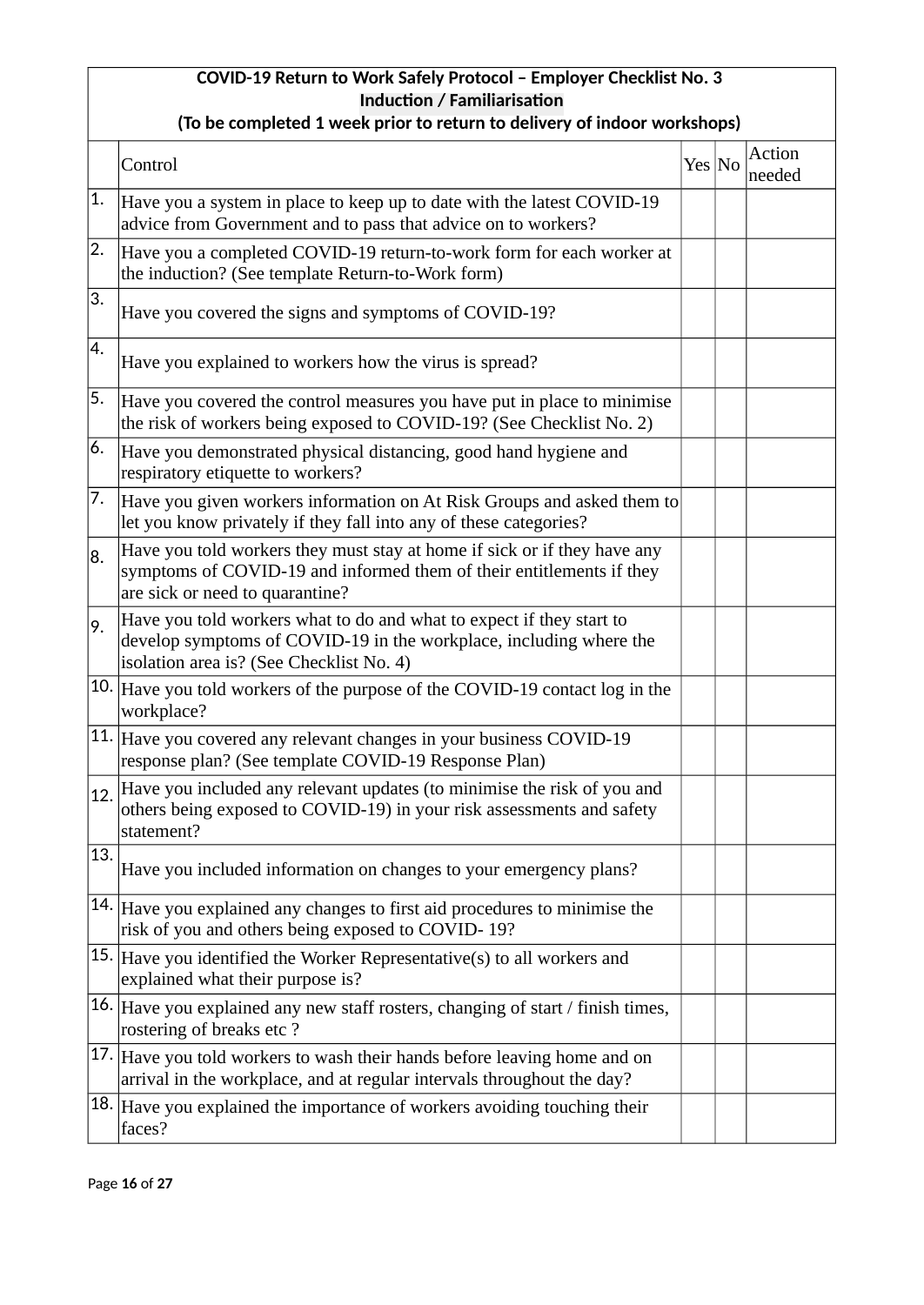| 19. | Have you explained the need for workers to avoid physical contact with<br>colleagues, customers or visitors?                                                                                                      |  |  |
|-----|-------------------------------------------------------------------------------------------------------------------------------------------------------------------------------------------------------------------|--|--|
|     | Have you explained the need for the twice-daily cleaning regime of<br>20. frequently touched surfaces such as door handles, light switches, kettles,<br>coffee machines, toasters, microwaves, fridge doors etc.? |  |  |
| 21. | Have you explained the need to avoid sharing items such as cups, bottles,<br>cutlery, pens etc.?                                                                                                                  |  |  |
|     | Have you provided each worker with cleaning materials, including<br>22. disinfectant wipes, and advised them to clean their own workspace twice<br>daily?                                                         |  |  |
| 23. | Have you advised workers of the public health recommendation to use a<br>face covering on public transport?                                                                                                       |  |  |
|     | Have you advised workers to reduce work-related travel as far as possible<br>24. and provided means for them to have meeting in other ways e.g. phone/<br>online rather than in person?                           |  |  |
|     | 25. Have you advised workers to travel alone if using their cars for work?                                                                                                                                        |  |  |
|     | Have you advised workers who have to share a vehicle to wear a face<br>26. covering and to clean the vehicle's frequently touched surfaces at the<br>start and end of each shift?                                 |  |  |
| 27. | Have you told workers about the supports available to them if they are<br>feeling anxious or stressed?                                                                                                            |  |  |
| 28. | Have you explained the proper fitting, use, removal, cleaning, storing and<br>disposal of any required PPE?                                                                                                       |  |  |
| 29. | Have you a system that allows your workers to raise issues or concerns<br>and have these responded to?                                                                                                            |  |  |
|     | <b>Additional Information</b>                                                                                                                                                                                     |  |  |

**Name.............................................… Signature............................................…**

**Date.................**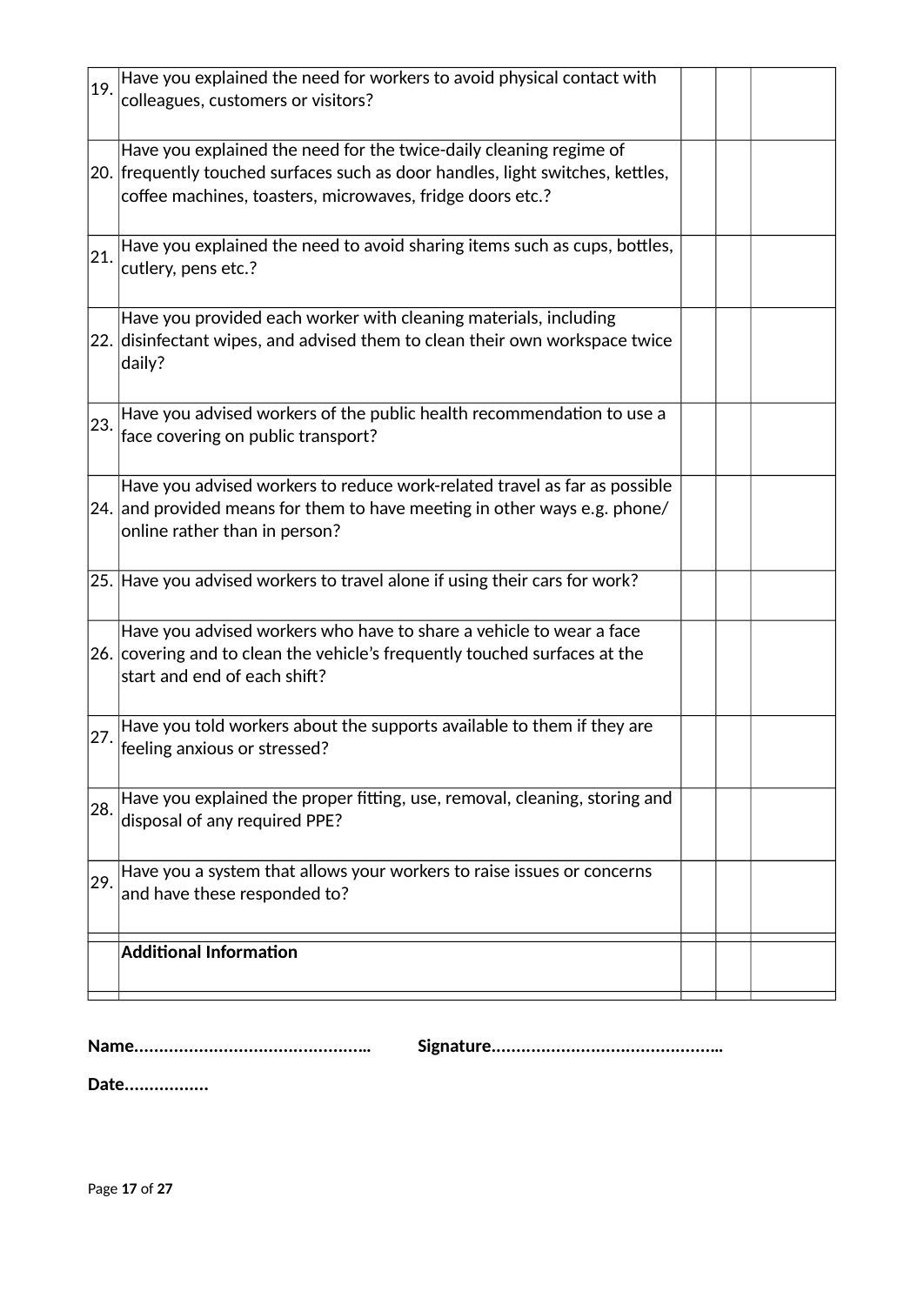# **COVID-19 Return to Work Protocol – Employer Checklist No. 4 Dealing with a Suspected Case of Covid-19**

|            | No Control                                                                                                                                                                                                                                           | Yes/No Action needed |
|------------|------------------------------------------------------------------------------------------------------------------------------------------------------------------------------------------------------------------------------------------------------|----------------------|
|            | Procedures and Information                                                                                                                                                                                                                           |                      |
| $\vert$ 1. | Have you a system in place to identify and isolate workers or others<br>who start to display symptoms of COVID-19 in the workplace?                                                                                                                  |                      |
| 2.         | Have you a COVID-19 contact / group work log in place to facilitate<br>contact tracing?                                                                                                                                                              |                      |
| 3.         | Have you informed workers of the purpose of the log?                                                                                                                                                                                                 |                      |
| 4.         | Have you consulted with workers on the purpose of the isolation<br>procedure and when it should be used?                                                                                                                                             |                      |
| 5.         | Have you displayed the COVID-19 posters in suitable locations<br>highlighting the signs and symptoms of COVID-19?                                                                                                                                    |                      |
|            | Instructions if a person(s) develops signs and symptoms of COVID-<br>19 at work                                                                                                                                                                      |                      |
| 6.         | Have you instructed your workers about what they need to do if they<br>develop signs and symptoms at work?                                                                                                                                           |                      |
| 7.         | Have you provided your workers with up to date public health<br>information on COVID-19 issued by the HSE, HPSC and GOV.ie?                                                                                                                          |                      |
|            | Reporting                                                                                                                                                                                                                                            |                      |
| 8.         | Have you made your workers aware of reporting procedures if they<br>develop signs and symptoms at work for COVID-19?                                                                                                                                 |                      |
|            | Response team                                                                                                                                                                                                                                        |                      |
| 9.         | Have you appointed a manager to deal with any suspected case of<br>COVID-19?                                                                                                                                                                         |                      |
|            | Have you allocated workers to support a response team(s) to deal<br>$ 10.$ with a suspected case of COVID-19 in the workplace and trained this<br>team in what actions to take?                                                                      |                      |
|            | Isolation area(s)                                                                                                                                                                                                                                    |                      |
|            | Have you identified a place that can be used as an isolation area,<br>11. preferably with a door that can be closed, in the event of a suspected<br>case of COVID-19?                                                                                |                      |
| 12.        | Is this isolation area accessible, including to workers with<br>disabilities?                                                                                                                                                                        |                      |
|            | 13. Is the route to the isolation area accessible?                                                                                                                                                                                                   |                      |
| 14.        | Have you a contingency plan for dealing with more than one<br>suspected COVID-19 case? e.g. If more than one person is displaying<br>signs and symptoms of COVID-19, are there additional isolation<br>areas?                                        |                      |
| 15.        | Are the following available in the isolation area $(s)$ ?<br>ventilation, e.g. fresh air ventilation/ability to open a window<br>tissues<br>hand sanitiser<br>disinfectant and/or wipes<br>gloves, masks<br>waste bags<br>pedal-operated, closed bin |                      |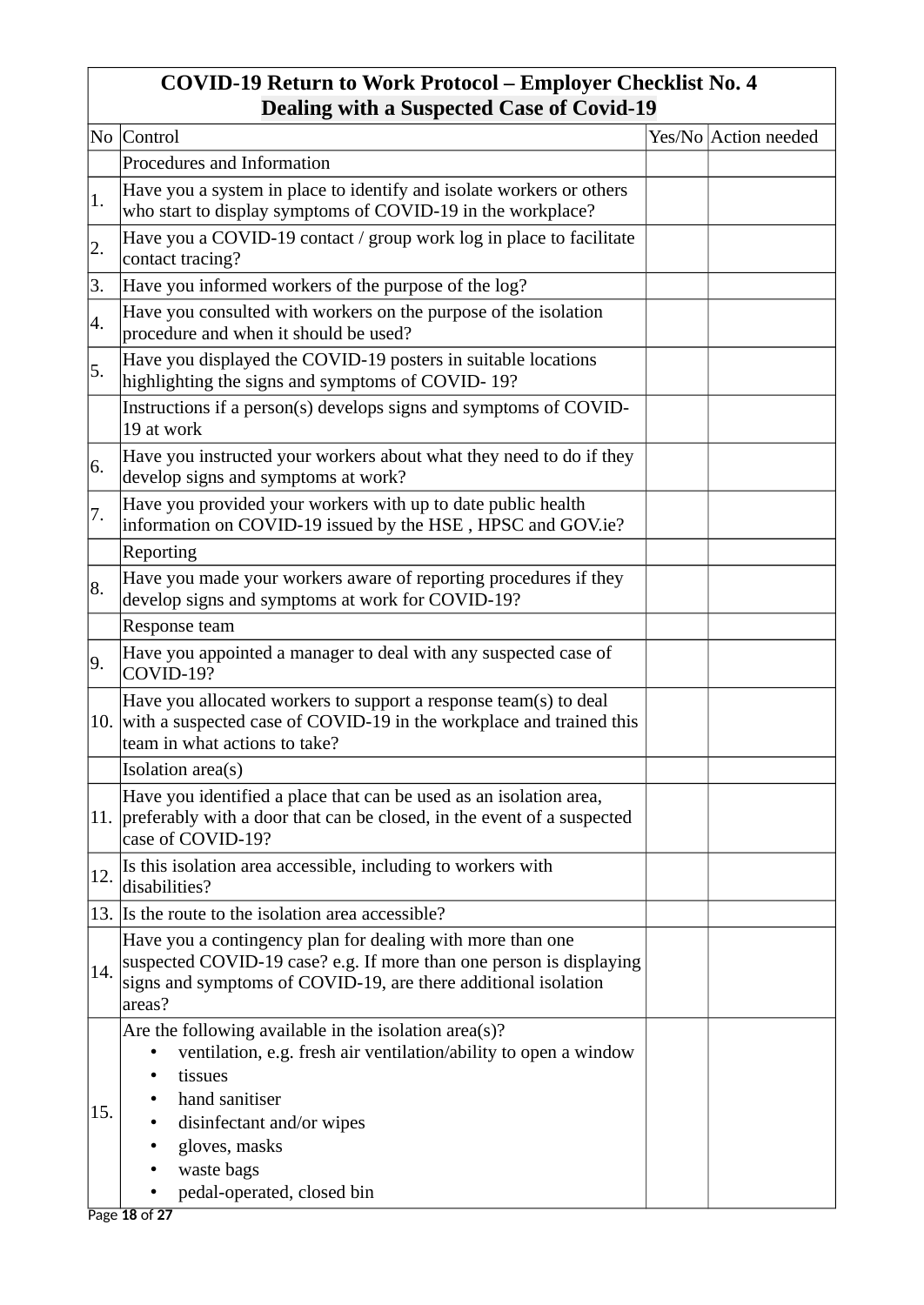|     | Isolating a person(s) displaying COVID-19 symptoms                                                                                                                                                                                |  |
|-----|-----------------------------------------------------------------------------------------------------------------------------------------------------------------------------------------------------------------------------------|--|
| 16. | Are procedures in place for the manager or a member of the<br>isolation team to accompany the affected person to the isolation<br>area, along the isolation route, while maintaining physical distancing<br>(2 metres) from them? |  |
|     | 17. Is the manager and response team familiar with this procedure?                                                                                                                                                                |  |
| 18. | Have others been advised to maintain a distance of at least 2 metres<br>from the affected person at all times?                                                                                                                    |  |
| 19. | Is there a disposable mask available for the affected person to wear<br>while in a common area and when exiting the building?                                                                                                     |  |
|     | Arranging for the person to leave workplace/Exit Strategy                                                                                                                                                                         |  |
| 20. | Have you established, by asking them, if the affected person feels<br>well enough to travel home?                                                                                                                                 |  |
|     | If the affected person considers themselves able to travel home, have<br>21. you directed them to do so and to call their GP and self-isolate at<br>home?                                                                         |  |
|     | If the affected person feels unable to go home, has the<br>22. manager/isolation team let them remain in isolation, and enabled<br>them to call their GP?                                                                         |  |
| 23. | Has the affected person been advised to avoid touching other<br>people, surfaces and objects?                                                                                                                                     |  |
|     | Has the affected person been advised to cover their mouth and nose<br>24 with the disposable tissue(s) provided when they cough or sneeze,<br>and to put the tissue in the waste bag provided?                                    |  |
| 25. | Has transport home or to an assessment centre been arranged if the<br>affected person has been directed to go there by their GP?                                                                                                  |  |
| 26. | Has the affected person been advised not to go to their GP's surgery<br>or any pharmacy or hospital?                                                                                                                              |  |
| 27. | Has the affected person been advised they must not use public<br>transport?                                                                                                                                                       |  |
| 28. | Has the affected person been advised to continue wearing the face<br>mask until the reach home?                                                                                                                                   |  |
|     | Follow-up                                                                                                                                                                                                                         |  |
| 29. | Have you carried out an assessment of the incident to identify any<br>follow-up actions needed?                                                                                                                                   |  |
| 30. | Are you available to provide advice and assistance if contacted by the<br>HSE?                                                                                                                                                    |  |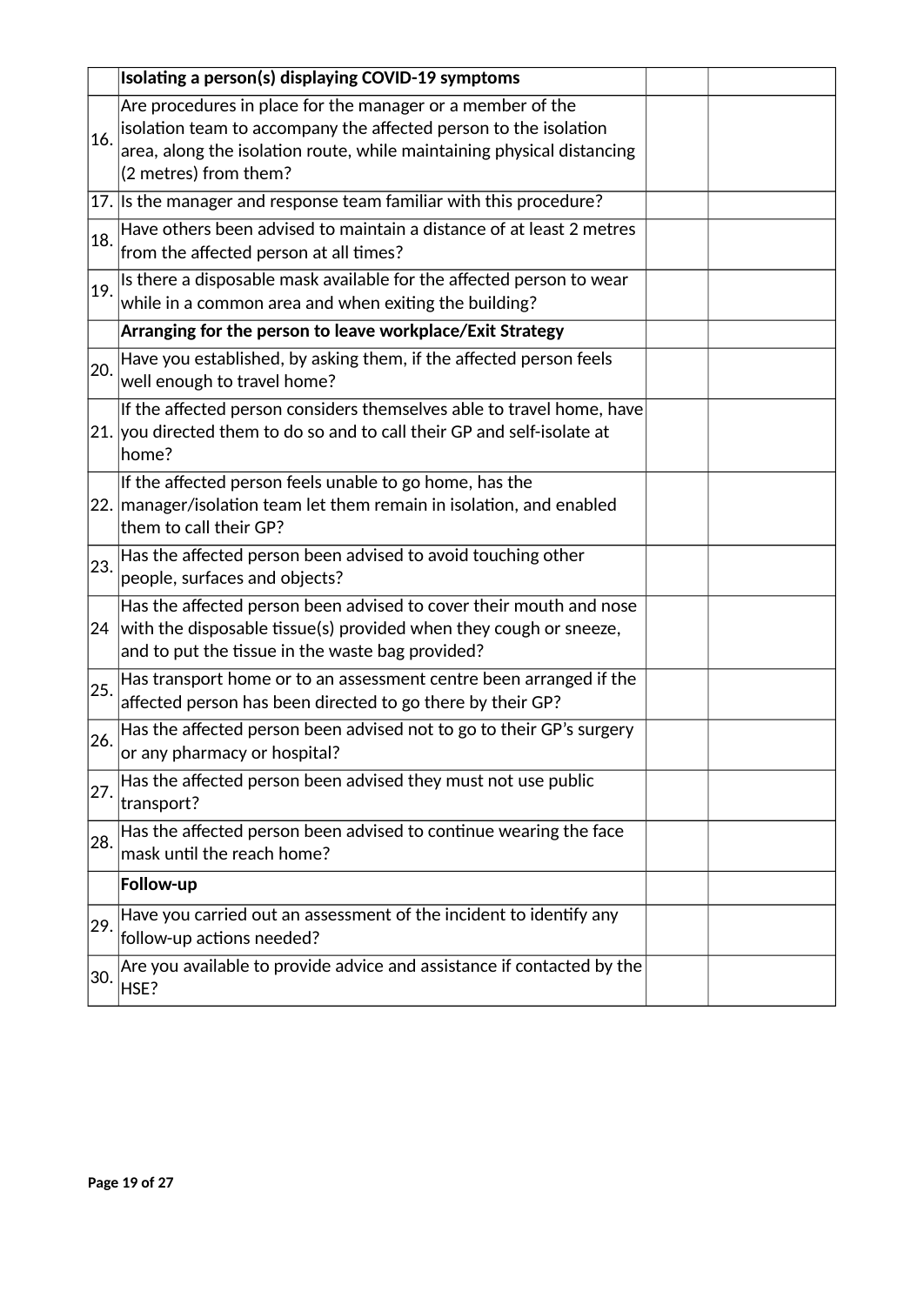|     | Disinfection                                                                                                                                                                 |  |
|-----|------------------------------------------------------------------------------------------------------------------------------------------------------------------------------|--|
| 31. | Have you taken the isolation area and any work areas were the<br>person was involved out-of-use until cleaned and disinfected?                                               |  |
| 32. | Have you arranged for cleaning and disinfection of the isolation area<br>and any works areas involved, at least one hour after the affected<br>person has left the building? |  |
| 33. | Have the cleaners been trained in dealing with contaminated areas<br>and supplied with the appropriate PPE?                                                                  |  |
|     | <b>Additional Information</b>                                                                                                                                                |  |

**Name...................................................…**

**signature.............................................…**

**Date.....................**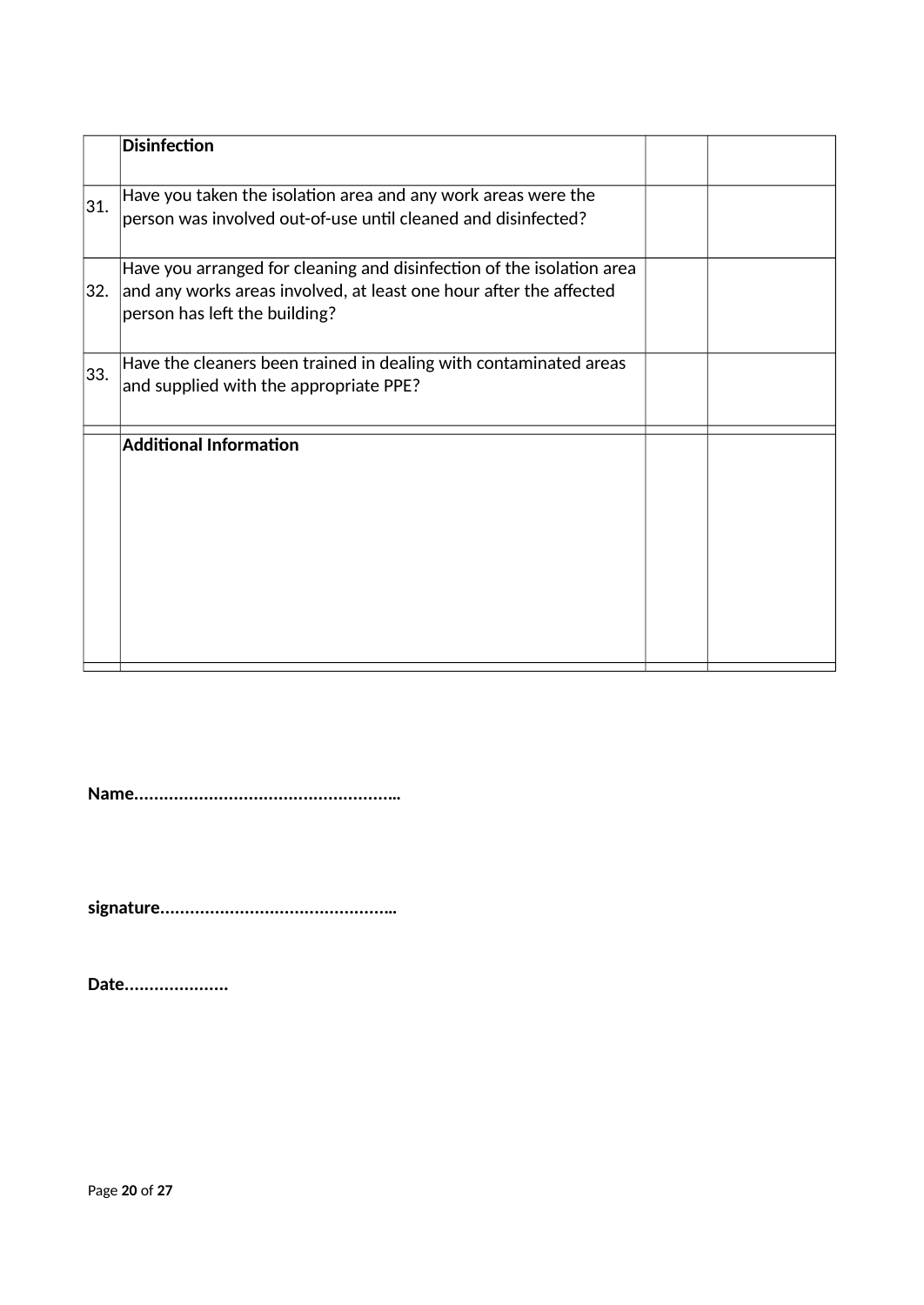# **COVID-19 Return to Work Safely Protocol - Employer Checklist No.5 Cleaning and Disinfection** No. Topic  $|{\rm Yes}/|$ No Action Required 1. Have you a system in place for checking and keeping up to date with the latest public health advice from Government and to adjust your cleaning procedures in line with that advice? 2. Have you a system in place of thorough and regular cleaning of frequently touched surfaces?  $3.$  If disinfection of contaminated surfaces is required, has it been done following cleaning?  $4.$  Have the following frequently touched surfaces been included in your cleaning plan: for example table tops and desks • door handles and light switches • toilets and toilet doors, taps • remote controls kettles, coffee machines, toasters, microwave, fridge handles • kitchen surfaces and cupboard handles?  $5.$  Are frequently touched surfaces visibly clean at all times and cleaned at least twice a day?  $6.$  Are washrooms and surfaces in communal areas being cleaned at least twice a day and whenever visibly dirty?  $7.$  Have you provided workers with cleaning materials such as disinfectant or wipes to keep their own workspace clean?  $8.$  Have you told workers what they need to do to keep their own workspace clean? 9. Workers are responsible for cleaning personal items that have been brought to work and are likely to be handled at work or during breaks. e.g. mobile phone. Have you told workers to clean personal items that they have brought to work, such as mobile phones, to avoid leaving them down on communal surfaces or they will need to clean the surface after the personal item is removed? 10. Have no-touch bins been provided, where practical?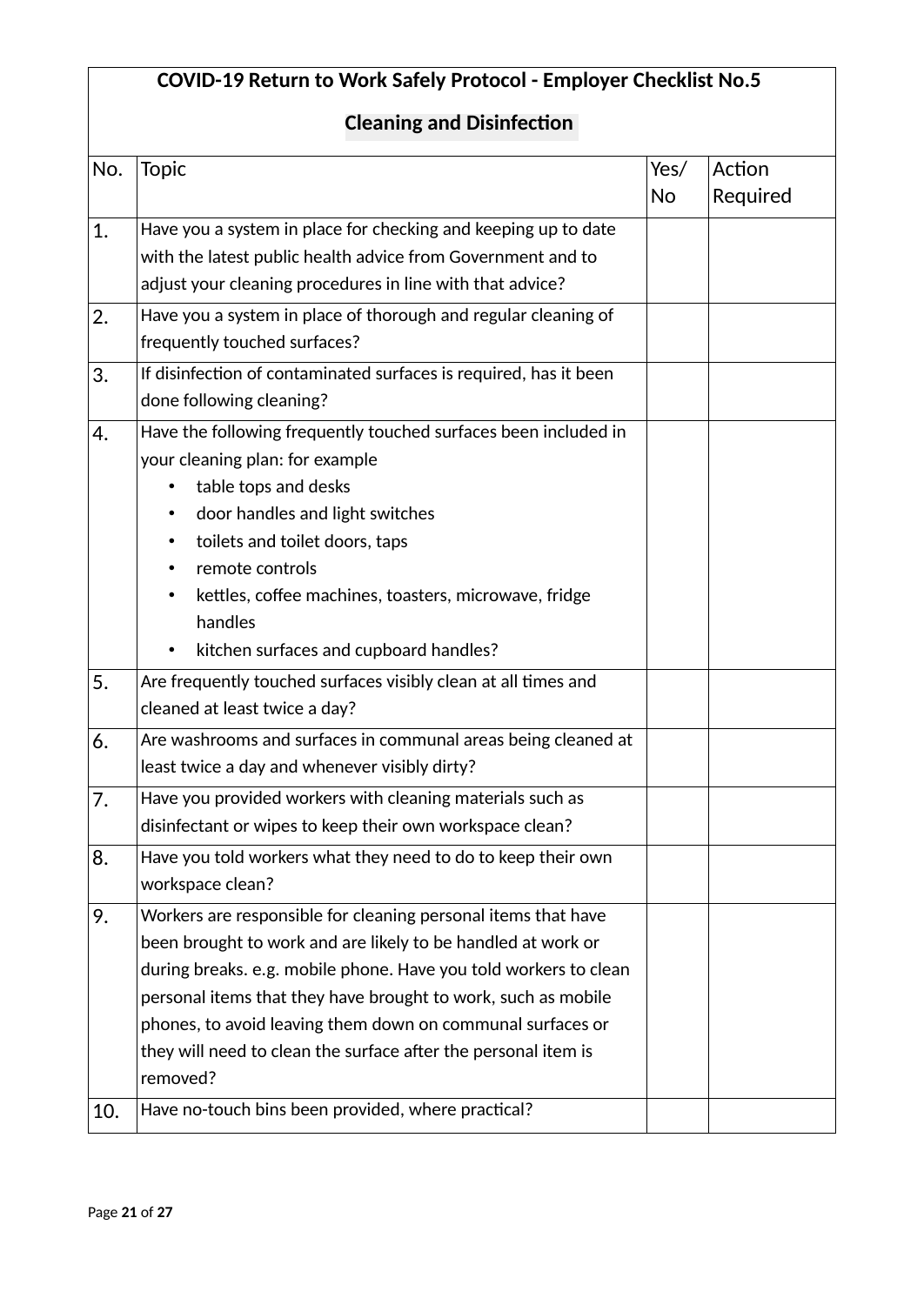| 11. | Have arrangements been made for the regular and safe emptying<br>of bins?                                                                                                                                                                                                                                                                                     |  |
|-----|---------------------------------------------------------------------------------------------------------------------------------------------------------------------------------------------------------------------------------------------------------------------------------------------------------------------------------------------------------------|--|
| 12. | Have you sufficient cleaning materials available to allow for<br>increased cleaning?                                                                                                                                                                                                                                                                          |  |
| 13. | Have cleaning staff been trained in the new cleaning<br>arrangements?                                                                                                                                                                                                                                                                                         |  |
| 14. | Have staff been instructed to read and follow instructions on the<br>product label/ Safety Data Sheet for any cleaning product(s)<br>before use and that where relevant appropriate PPE is worn by<br>cleaners?                                                                                                                                               |  |
| 15. | If cleaning staff have been instructed to wear gloves when<br>cleaning are they aware of the need to wash their hands<br>thoroughly with soap and water, both before and after wearing<br>gloves?                                                                                                                                                             |  |
| 16. | Is there is system in place for the disposable of cleaning cloths and<br>used wipes in a rubbish bag? Current HSE guidance recommends<br>waste such as cleaning waste, tissues etc. from a person<br>suspected of having COVID-19 should be double bagged and<br>stored in a secure area for 72 hours before being presented for<br>general waste collection. |  |
| 17. | Is there a system in place to make sure reusable cleaning<br>equipment including mop heads and non-disposable cloths are<br>clean before re-use?                                                                                                                                                                                                              |  |
| 18. | Is there a system in place to ensure that equipment such as<br>buckets are emptied and cleaned with a fresh solution of<br>disinfectant before re-use?                                                                                                                                                                                                        |  |
|     | <b>Additional Information:</b>                                                                                                                                                                                                                                                                                                                                |  |

**Name..............................................… Signature..........................................…**

**Date.......................**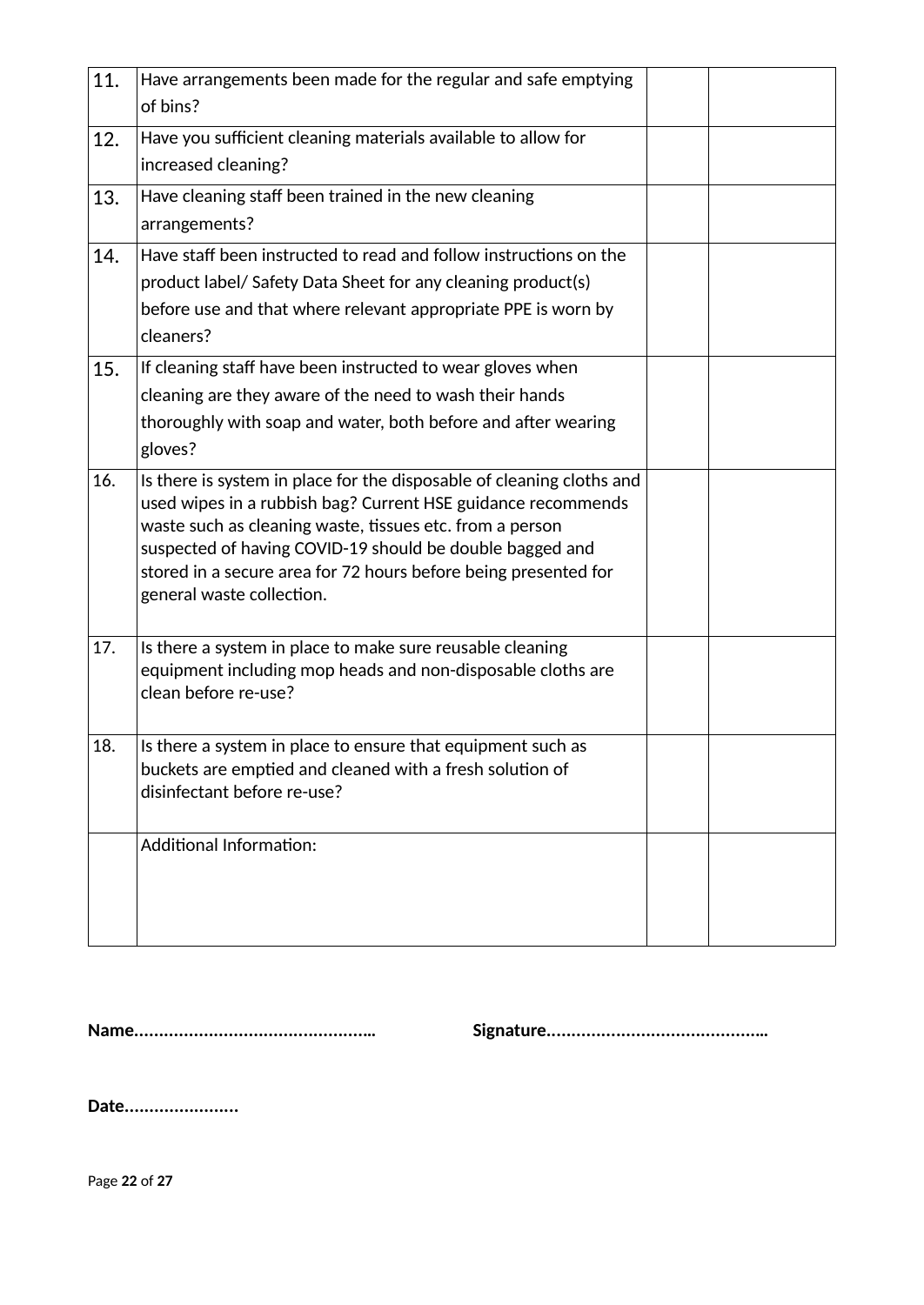# **COVID-19 Return to Work Safely Protocol - Checklist No. 6 Workers**

| <b>Control</b><br>Do you feel well and fit enough to return to work?<br>Are you keeping up to date with the latest COVID-19 advice from<br>Government?                                                                                                                                                                                                                                                                                                                                                               | Yes $/$<br>No | <b>Action</b><br>needed |
|----------------------------------------------------------------------------------------------------------------------------------------------------------------------------------------------------------------------------------------------------------------------------------------------------------------------------------------------------------------------------------------------------------------------------------------------------------------------------------------------------------------------|---------------|-------------------------|
|                                                                                                                                                                                                                                                                                                                                                                                                                                                                                                                      |               |                         |
|                                                                                                                                                                                                                                                                                                                                                                                                                                                                                                                      |               |                         |
|                                                                                                                                                                                                                                                                                                                                                                                                                                                                                                                      |               |                         |
| Are you aware of the signs and symptoms of COVID-19?                                                                                                                                                                                                                                                                                                                                                                                                                                                                 |               |                         |
| Do you know how the virus is spread?                                                                                                                                                                                                                                                                                                                                                                                                                                                                                 |               |                         |
| Have you completed COVID-19 return-to-work form and given it to<br>your employer? (See template Return-to-Work form)                                                                                                                                                                                                                                                                                                                                                                                                 |               |                         |
| Have you told your employer if you fall into any of the at-risk<br>categories?                                                                                                                                                                                                                                                                                                                                                                                                                                       |               |                         |
| Have you been given an induction before returning to work and made<br>aware of the control measures your employer has put in place to<br>$ $ minimise the risk of you and others being exposed to COVID-19? (See<br>Checklist No. 2 Control Measures) ?                                                                                                                                                                                                                                                              |               |                         |
| Did your employer consult with you when putting these control<br>$ $ measures in place?                                                                                                                                                                                                                                                                                                                                                                                                                              |               |                         |
| Have you co-operated with your employer to make sure these control<br>measures are maintained?                                                                                                                                                                                                                                                                                                                                                                                                                       |               |                         |
| Do you know who your Worker Representative is and how to contact<br>him / her?                                                                                                                                                                                                                                                                                                                                                                                                                                       |               |                         |
| Do you know how to contact your Worker Representative if you have<br>any concerns about exposure to COVID-19, control measures not been<br>maintained or have any suggestions that could help prevent the spread<br>of the virus?                                                                                                                                                                                                                                                                                    |               |                         |
| Do you know what to do in relation to physical distancing, good hand<br>hygiene and respiratory etiquette?                                                                                                                                                                                                                                                                                                                                                                                                           |               |                         |
| 13. Do you know how to wash your hands properly?                                                                                                                                                                                                                                                                                                                                                                                                                                                                     |               |                         |
| Do you know when to wash your hands: i.e.<br>before and after eating and preparing food<br>after coughing or sneezing<br>after using the toilet<br>before smoking or vaping<br>where hands are dirty<br>before and after wearing gloves<br>before and after being on public transport<br>before leaving home<br>when arriving/leaving the workplace/other sites<br>٠<br>after changing tasks<br>٠<br>after touching potentially contaminated surfaces<br>if in contact with someone displaying any COVID-19 symptoms |               |                         |
|                                                                                                                                                                                                                                                                                                                                                                                                                                                                                                                      |               |                         |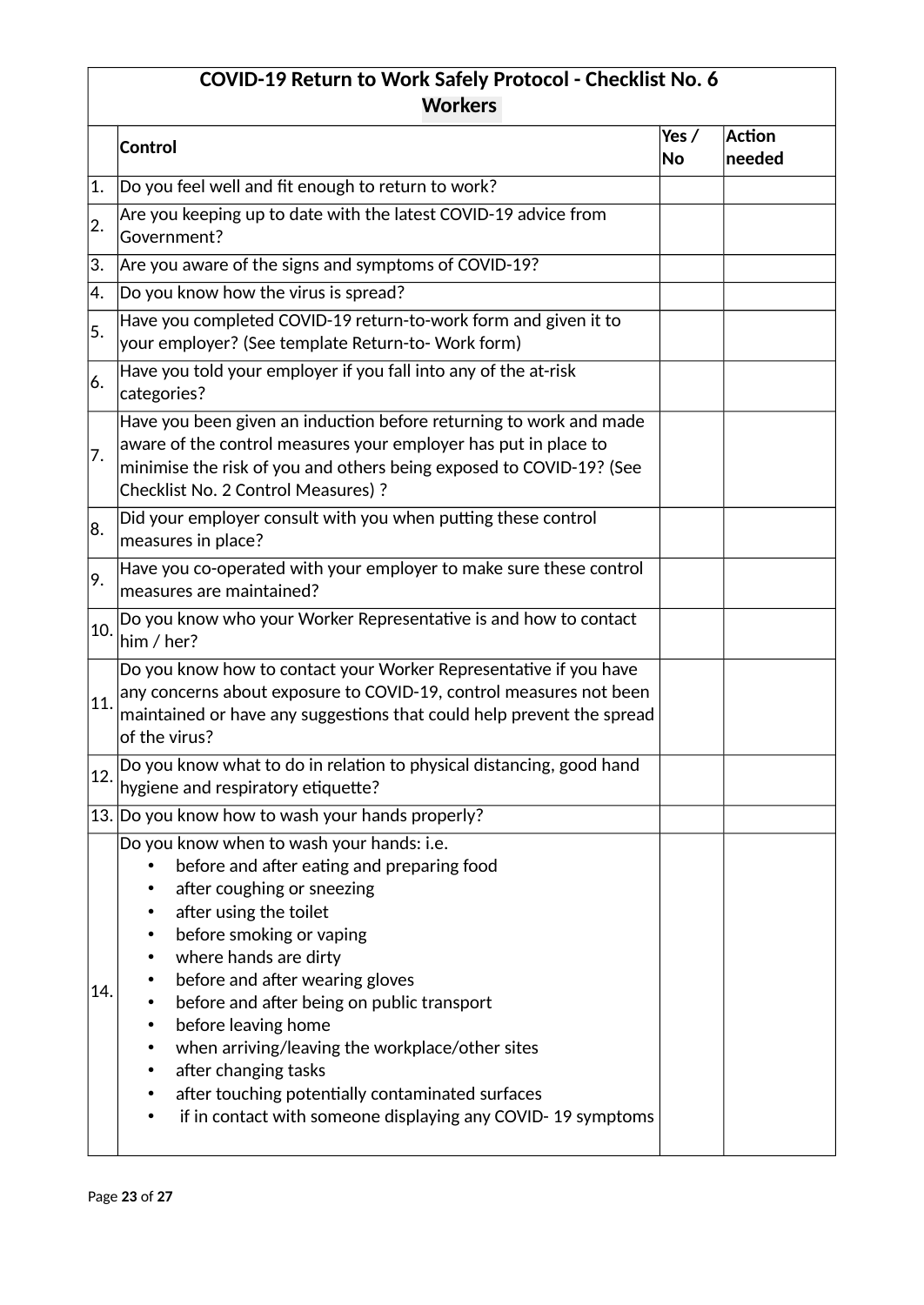| 15. | Do you know where your nearest hand washing / hand sanitising<br>stations are?                                                                                                                                                           |  |
|-----|------------------------------------------------------------------------------------------------------------------------------------------------------------------------------------------------------------------------------------------|--|
|     | 16. Do you know to avoid touching your face?                                                                                                                                                                                             |  |
| 17. | Do you know to keep 2 metres physical distancing from others at all<br>times at work, including in any canteen or wash/changing room?                                                                                                    |  |
| 18. | Do you know to avoid any physical contact with colleagues, customers<br>or visitors?                                                                                                                                                     |  |
|     | Do you know what to do if you start to develop symptoms of COVID-19<br>19. while at work, including where the isolation area is?<br>(See Checklist No. 4)                                                                                |  |
| 20. | Do you understand the purpose of giving your employer any necessary<br>information to maintain a COVID-19 contact log?                                                                                                                   |  |
| 21. | Do you understand any proposed new staff rosters, changing of start /<br>finish times, rostering of breaks etc?                                                                                                                          |  |
| 22. | Have you been made aware of any changes to risk assessments<br>relevant to your work activities and any changes in the safety<br>statement in response to controls to minimise the risk of you and<br>others being exposed to COVID-19?? |  |
|     | Have you been made aware of any changes to the emergency plans or<br>23. first aid procedures for your workplace in response to controls to<br>minimise the risk of you and others being exposed to COVID-19?                            |  |
| 24. | Do you know to avoid sharing items such as cups, bottles, cutlery, pens<br>etc.?                                                                                                                                                         |  |
|     | Have you been made aware that any personal items brought into work<br>25. must be cleaned and to avoid leaving them down on communal<br>surfaces or to clean the surface after the personal item is removed?                             |  |
|     | 26. Have you been provided with cleaning materials, including gloves and<br>disinfectant to clean your own workspace twice daily?                                                                                                        |  |
|     | Do you know to clean your hands before and after using public<br>27. transport when commuting and when you enter and exit the<br>workplace?                                                                                              |  |
|     | Can you avoid work-related travel as far as possible and are you able to<br>28. conduct meetings with colleagues / clients / customers in other forms<br>e.g. phone, online rather than in person?                                       |  |
|     | 29. If using your own car for work, will you travel alone?                                                                                                                                                                               |  |
|     | If you have to share a work vehicle, have you access to a face covering<br>30. and products such as wipes to clean the vehicle's frequently touched<br>surfaces at the start and end of each shift?                                      |  |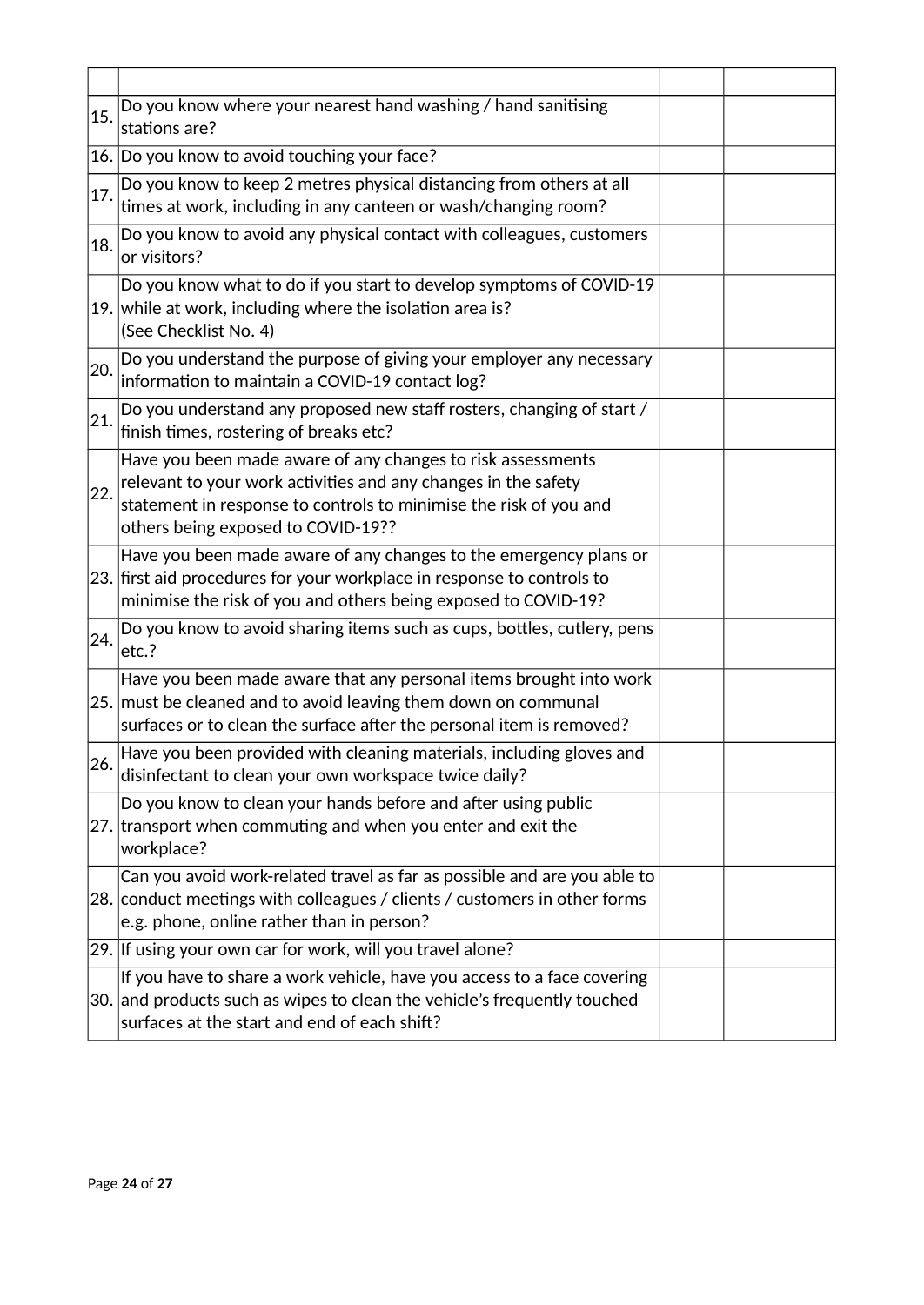| Do you know when you have to wear PPE and how to fit, use, remove,<br>31 clean, store and dispose of any required PPE? |  |
|------------------------------------------------------------------------------------------------------------------------|--|
| $ 32 $ Do you know what supports are available to you if you are feeling<br>anxious or stressed?                       |  |
| Additional Information                                                                                                 |  |

**Name...................................................…**

**Signature.............................................…**

**Date..................**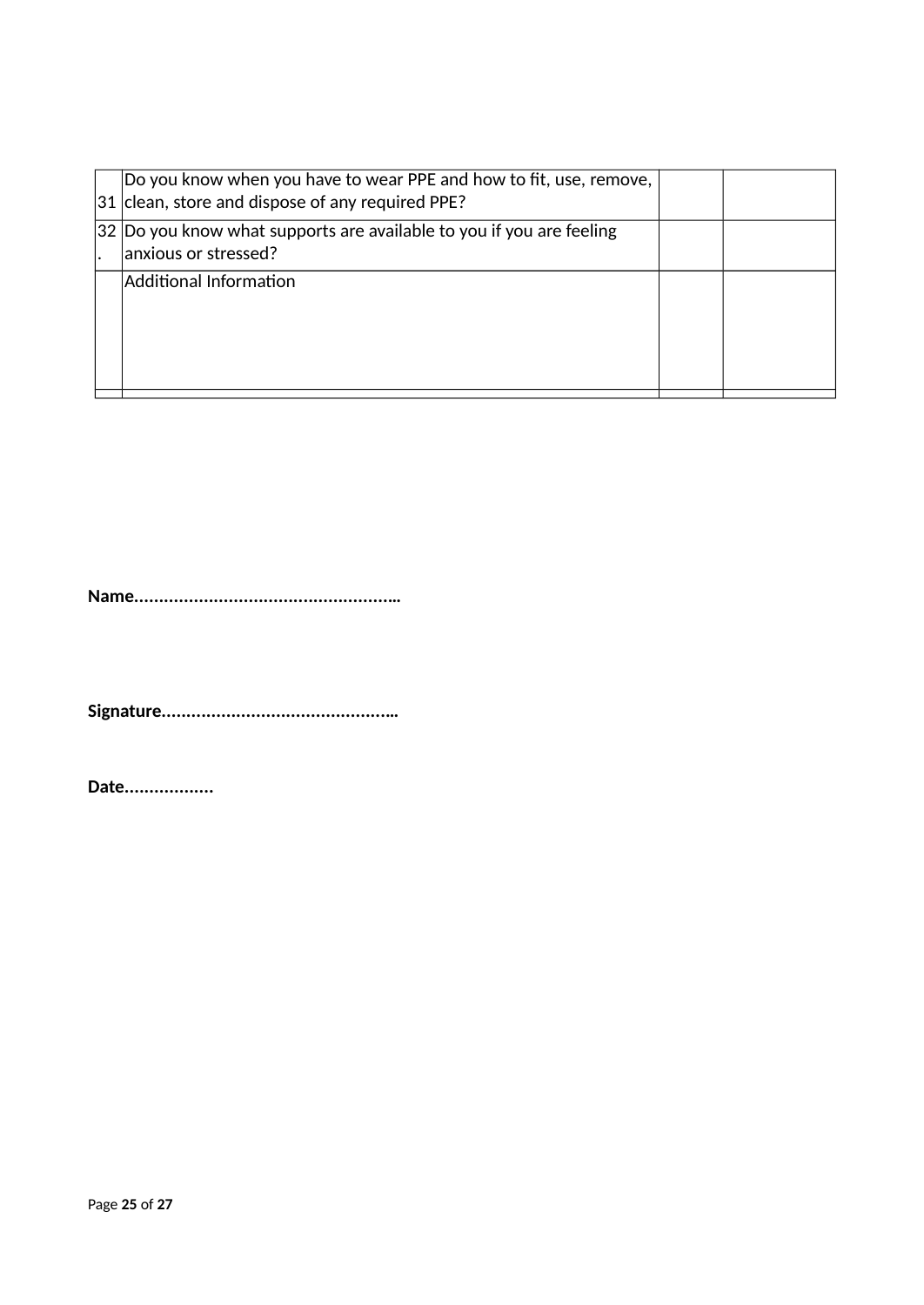# **COVID-19 Return to Work Safely Protocol - Checklist No. 7**

# **Worker Representatie**

|     | Control                                                                                                                                                                                 | Yes / No   Action needed |
|-----|-----------------------------------------------------------------------------------------------------------------------------------------------------------------------------------------|--------------------------|
| 1.  | Have you agreed with your employer or manager to act as a<br>Worker Representative for your workplace or work area?                                                                     |                          |
| 2.  | Have you been provided with information and training in<br>relation to the role of Worker Representative?                                                                               |                          |
| 4.  | Are you keeping up to date with the latest COVID-19 advice<br>from Government?                                                                                                          |                          |
| 5.  | Are you aware of the signs and symptoms of COVID-19?                                                                                                                                    |                          |
| 6.  | Do you know how the virus is spread?                                                                                                                                                    |                          |
| 7.  | Do you know how to help prevent the spread of COVID-19?                                                                                                                                 |                          |
| 8.  | Have you been brought through an induction before returning<br>to your workplace?                                                                                                       |                          |
| 19. | Are you helping in keeping your fellow workers up to date with<br>the latest COVID-19 advice from Government?                                                                           |                          |
| 10. | Have you completed the COVID-19 return-to-work form and<br>given it to your employer? (See template Return-to-Work<br>form)                                                             |                          |
| 11. | $ $ Are you aware of the control measures your employer has put<br>in place to minimise the risk of you and others being exposed<br>to COVID-19? (See Checklist No. 2 Control Measures) |                          |
|     | 12. Did your employer consult with you when putting control<br>measures in place?                                                                                                       |                          |
|     | 13. Have you a means of regular communication with your<br>employer or manager?                                                                                                         |                          |
|     | 14. Are you co-operating with your employer to make sure these<br>control measures are maintained?                                                                                      |                          |
| 15. | Have you familiarised yourself with the cleaning requirements<br>needed to help prevent cross contamination? (See Checklist<br>No.5 Cleaning and Disinfection)                          |                          |
| 16. | Have you been asked to walk around your workplace / work<br>area daily and check that the control measures are in place<br>and are being maintained? (Using Checklist No.2)             |                          |
| 17. | Are you reporting immediately to your employer / manager<br>any problems, areas of non-compliance or defects that you<br>see?                                                           |                          |